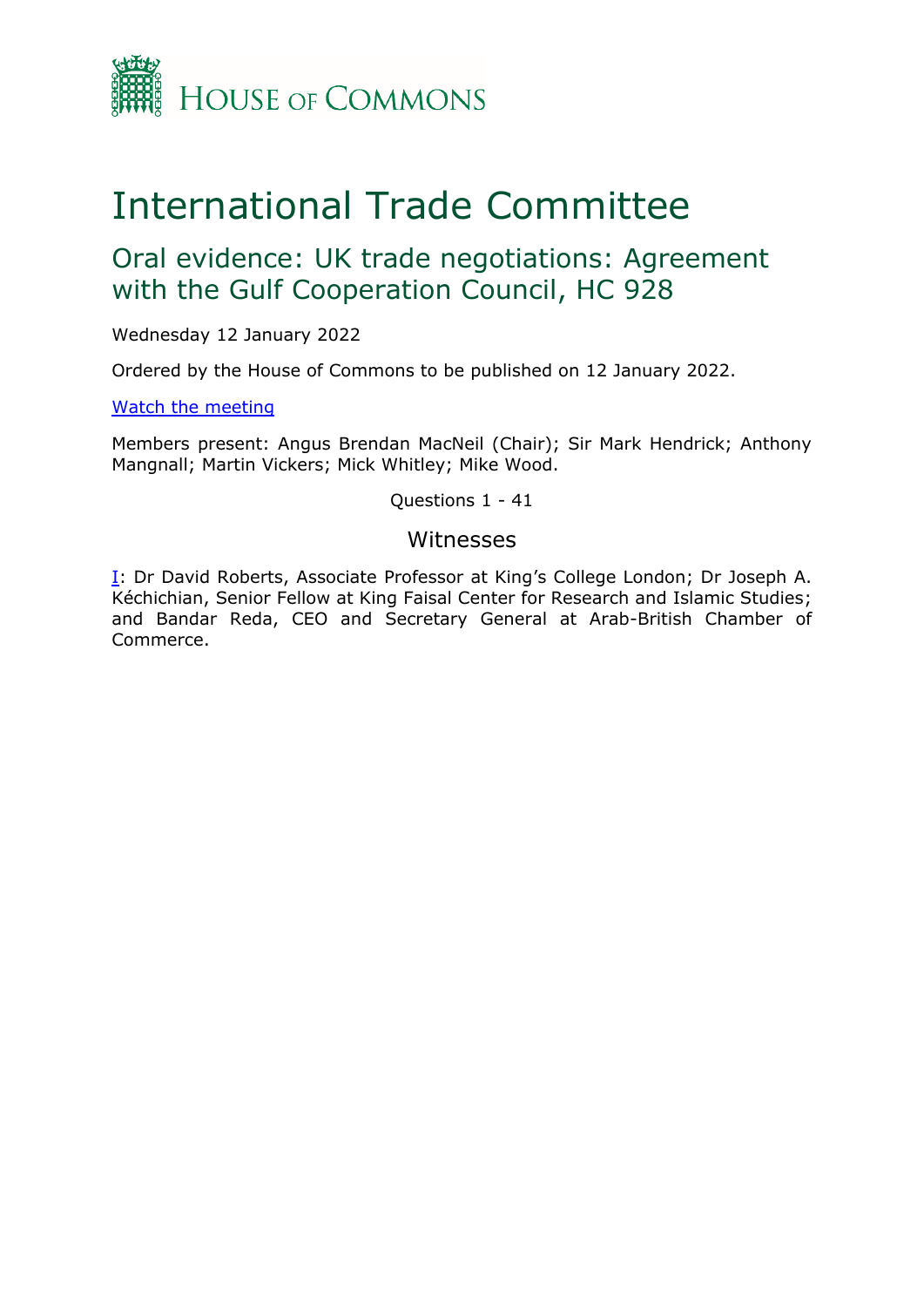

## Examination of witnesses

<span id="page-1-0"></span>Witnesses: Dr David Roberts, Joseph A. Kéchichian and Bandar Reda.

Q1 **Chair:** Good morning and welcome to the International Trade Committee's evidence session for UK trade negotiations, agreement with the Gulf Cooperation Council. Our inquiry kicks off today. We have three witnesses and looking at my screen I can see that all our witnesses are there: Dr David Roberts, Dr Joseph Kéchichian and Bandar Reda. I will let all of you, in that order, introduce yourselves as you see fit—name, rank and serial number—starting with Dr David Roberts.

*Dr Roberts:* Good morning, all. I am David Roberts. I am an associate professor at King's College London. I also teach on the Gulf at Sciences Po and I used to run the RUSI office in the Gulf. I think that will do.

*Dr Kéchichian:* Thank you very much. I am Joe Kéchichian. I am a senior fellow at the King Faisal Center for Research and Islamic Studies in Riyadh, Saudi Arabia, and I have been a student of the GCC for approximately 40 years now.

*Bandar Reda:* Good morning. I am Bandar Reda, the secretary general and CEO of the Arab-British Chamber of Commerce in London. I represent 22 Arab countries, including the GCC countries, and I am originally from Saudi Arabia.

Q2 **Chair:** Thank you, and I thank all three of you for coming this morning. We want to touch on a number of areas. I make a plea for shorter answers and to the point if we can. If somebody has made a point, you do not need to repeat it as we will have the evidence. The evidence comes from you as witnesses. We will try to keep our questions short because our questions are inadmissible as evidence.

How should we distinguish between the UK's bilateral relationships with the Gulf states and its relationship with the GCC as a whole? There is an overlap there. Who wants to kick that off among the three of you? First come, first served.

**Dr Roberts:** If I may kick off then. We should always go first in these things, so that you can say the more obvious things perhaps rather than have your sandwich stolen.

A couple of words on the GCC. It is a multilateral organisation—and the professor will certainly correct me I am sure—versus a bilateral engagement. The curious thing with the GCC—the Gulf Cooperation Council—is that you have these states that have a huge amount in common, historically, socially, culturally, linguistically and so on. Indeed, across the water with Iran they have this threat, or they perceive Iran as a very significant threat. Therefore, one might assume that the GCC would be quite cohesive but this is not what we are told or what we have seen in recent years.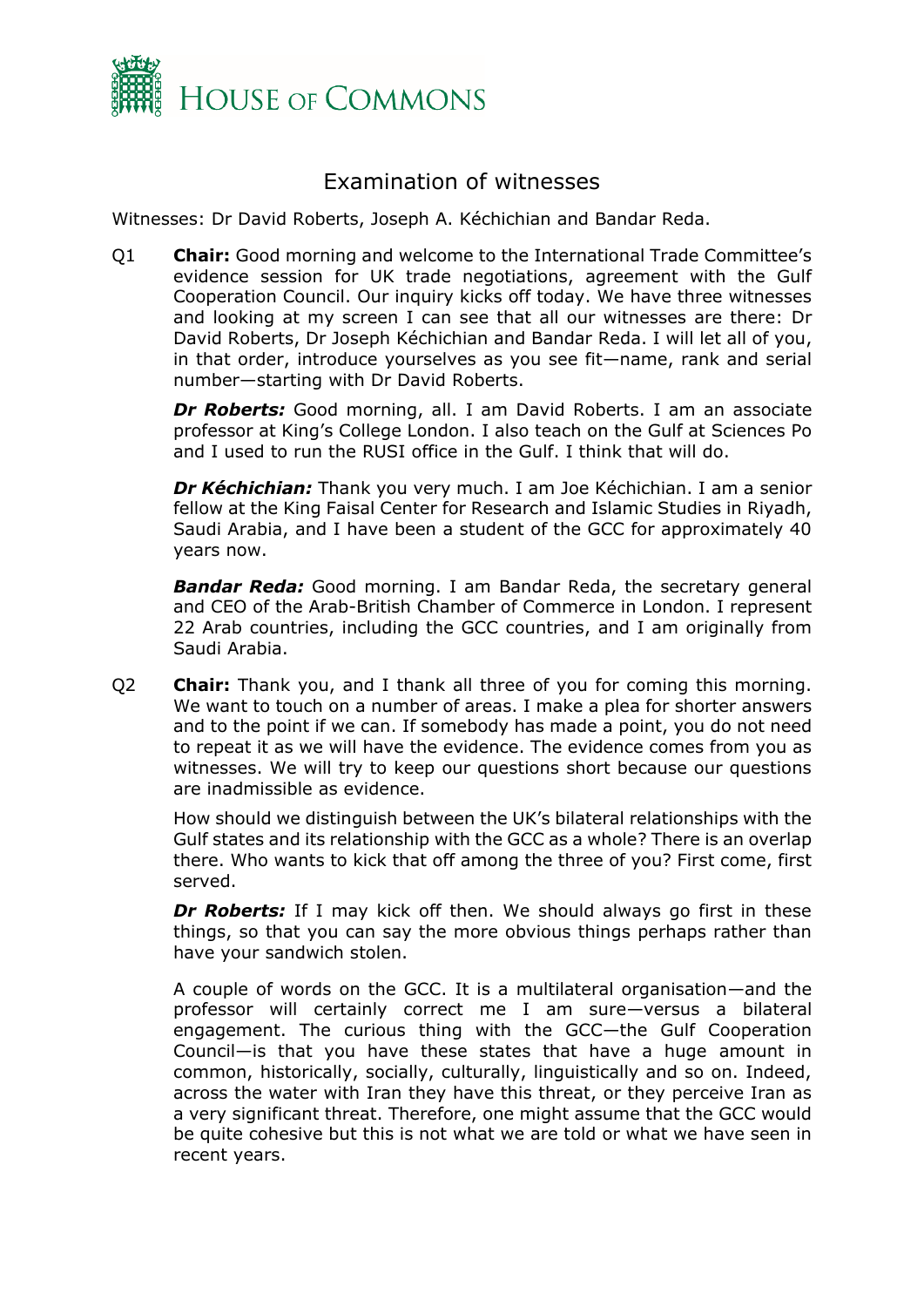

The GCC states have long preferred a bilateral engagement because they feel it is much more specialised, it is easier to do and I feel that they have never really grappled with the difficulties. Of course, it is always difficult in coming together and forging a consensus, even among six close states, and so the GCC sat there as this organisation from the very early 1980s, going through the 1990s and the 2000s—I am tempted to use the word moribund. It was a titular organisation that existed. I am not sure how much oomph it had behind it, how much coherence it enjoyed, but things may be changing a little now as we might touch on once or twice.

I think that some of the geopolitical shift in the Gulf means that the Gulf monarchies are reflecting again on their situation—I do not want to go too much down a rabbit hole and I might come back to this—about the shift in the US role in the Gulf. If that is relevant, we can come back to it. There might be this moment in the aftermath of almost a year exactly since the Gulf blockade was resolved. Maybe there is this moment for the GCC to come together and the FTA might work towards that in some way.

Q3 **Chair:** Thank you. You mentioned the six states there, but Kuwait, Oman, Qatar, Saudi Arabia, and the UAE have had their own tensions and difficulties over a number of years. Would our other two witnesses like to come in and add something?

*Dr Kéchichian:* Thank you. It is a very important question and I think, while there are legitimate reasons why the GCC has not been able to act as a cohesive unit on political matters, it has made some strides at the economic level. I think it is important to separate these two.

Every country on the planet will always prefer bilateral relations over multilateral relations. Let's not have any illusions about that fact, but there are economic blocs that arose after world war two and they have taken off and the GCC is one of those. Whether or not it will become more successful in the future because of just strategic reasons—and I agree with David Roberts on this point—may mean that in the future we will have a far more cohesive GCC.

We should not assume that because it has failed on certain political levels its record at the economic level was not very good. On the contrary, the few positive steps that were taken were in fact on the economic level. I think the prospects are far better than a lot of people assume, especially if they get their act together a little bit more, trust each other a little bit more and apply the unity that they all talk about, which is the preamble of the charter of the GCC. Time will tell but I am a lot more optimistic.

Q4 **Chair:** Bandar Reda, two points: the UK has historical ties in that part of the world, in the Gulf area. Are the Gulf states going to be able to act in concert or is this always going to be a difficulty? Is any country barking up the wrong tree by trying to have an agreement with the six rather than having six individual bilaterals?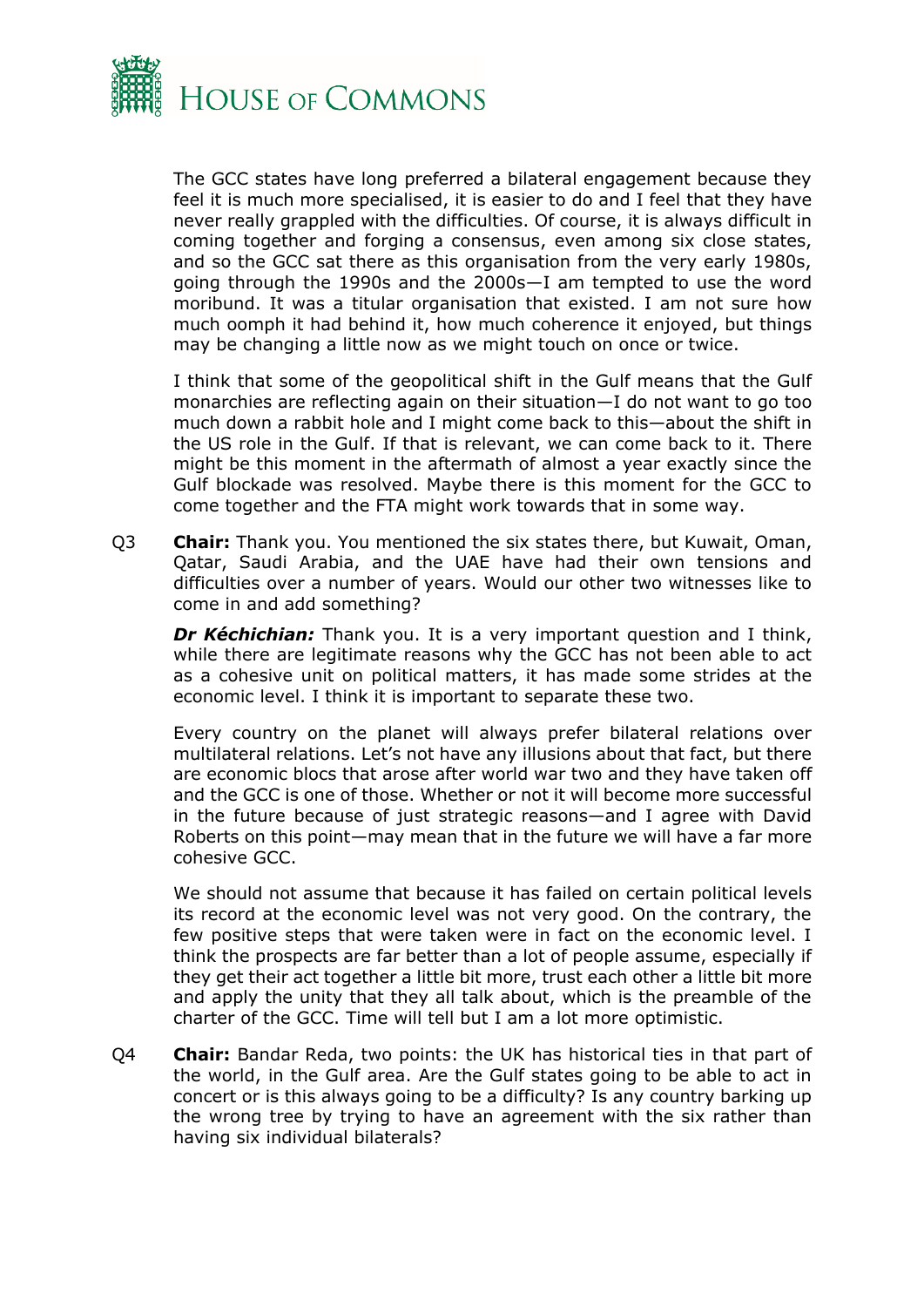

*Bandar Reda:* I agree with what Dr Kéchichian mentioned. The economic relations between those six Gulf countries has not been shaken even during difficulties.

**Chair:** I apologise, can you come closer to the microphone?

*Bandar Reda:* Can you hear me?

**Chair:** Yes, that is better. Thank you.

*Bandar Reda:* Basically, the relationship between those six countries has been very strong. It has not been shaken even during difficulties. You can sense it in their performance and in their agreements worldwide, as well as within the movement together, so it is either a business concept or a vision. Each of the six countries has set its goals and vision for the upcoming 10 to 20 years. That can give us bigger comfort and it shows us the path of how they will be working together as a bloc and as an individual group.

Going back to the ties between the UK and the GCC, I can give you a very good example. Oman and the UK have been trading and have had an agreement since the 17th century, or it may be a little bit more than that. Other GCC countries have had agreements or trade deals with the UK for 200 years.

To sum up what I said, those countries have been working together as a bloc. They have a clear path now with their vision, whether it is 2030, 2040, 2025, and I think it will be a great deal to capture this opportunity rather than have a bilateral agreement with each country.

**Chair:** Thank you. As much as I would like to continue this area, time is pressing this morning, so I will curtail my remarks and hand over to Anthony Mangnall, who will be even faster than I am in my questioning.

**Anthony Mangnall:** Thank you, Chair. Brevity is my middle name.

**Chair:** Anthony Brevity Mangnall.

Q5 **Anthony Mangnall:** From the perspective of the GCC, how important is a free trade agreement with the UK?

*Dr Kéchichian:* It is important because obviously the GCC would like very much to continue its free trade accords. This is the free trade area that was established by the GCC back in 1983. It is in fact in place. An economic agreement was first signed in 1981 and then it was revised in December 2001 and it stipulates that it will create a customs union no later than January 2003. The customs union has run into some difficulties on certain levels because several countries are not in agreement with each other, but there is a record there. Therefore, the GCC would very much like to have a free trade accord because as much as possible it wants to channel all of these bilateral differences that exist between the countries into a model that will be far more efficient.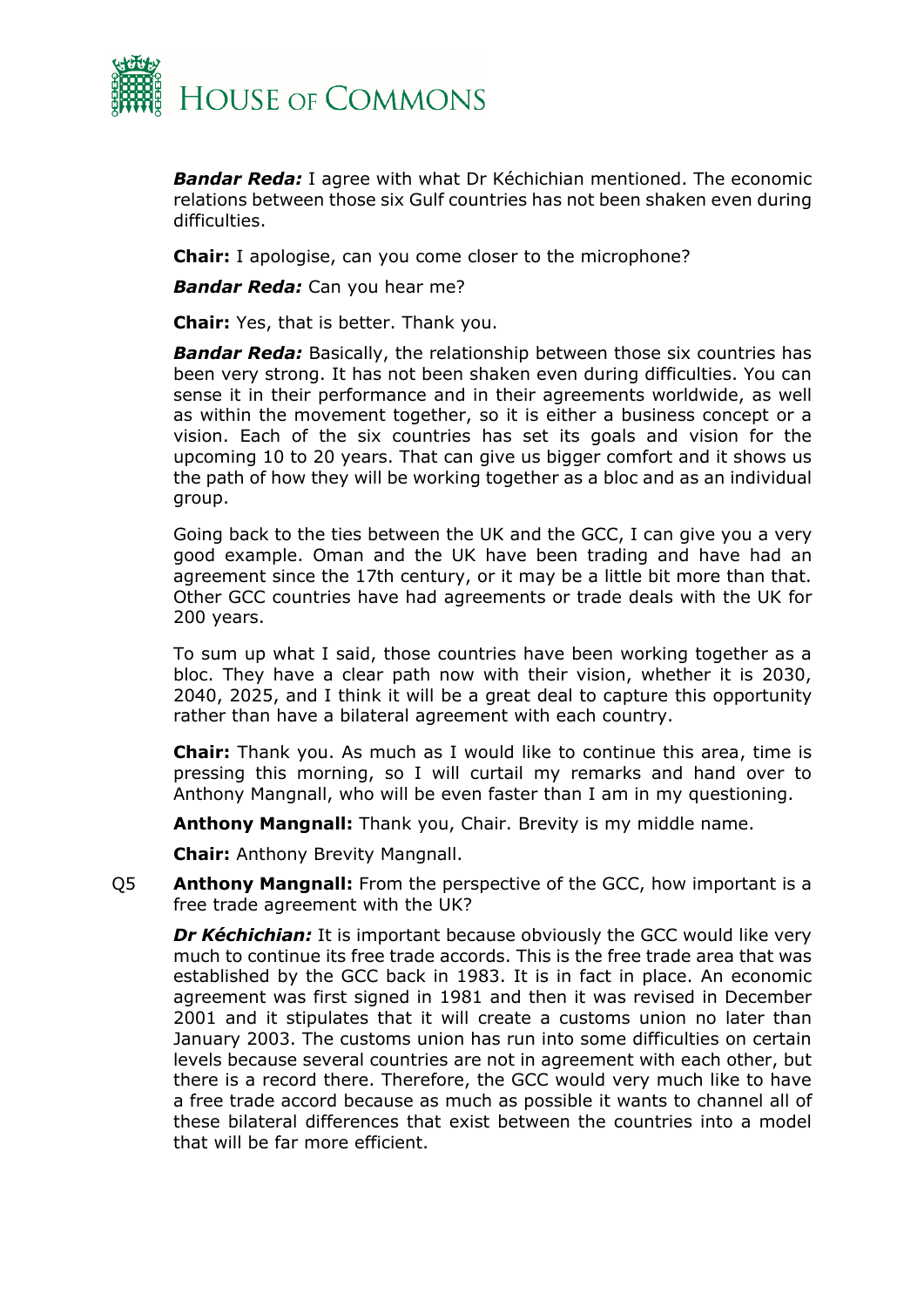

The folks that are in charge of this at the secretariat in Riyadh are aware that they are dealing with very strong personalities in the individual countries. Therefore, to benefit their economies over the long term, there is a conscious awareness that the time has come to institutionalise the process. I think trade agreements will be increased in the future, not just with the UK but with other countries. The question is: how fast will they move on this level?

Q6 **Anthony Mangnall:** Thank you for that. As you will know, the UK is currently engaging in negotiations to join CPTPP. In that instance, we seem to be doing a lot more bilateral agreements before joining that bloc. Do you think that if we try to find a free trade agreement with the GCC it will be bilaterals first, followed by a broader agreement and free trade agreement with the GCC as a bloc?

*Dr Kéchichian:* Well, it is up to you. It is up to Britain to decide whether it would like to negotiate on a bilateral level or whether it would be willing to go through the very painful process of multilateral agreements. The British Government will have to make a decision but it seems to me, as an observer, that it is much easier to deal with a multilateral set-up if the decision is made to accomplish something over a relatively quick timeframe. It depends what you want, how fast you want it and whether you are aware of the fact that you can probably spend years and decades on a bilateral basis before you come back and join the multilateral accord, so it is up to you.

Q7 **Anthony Mangnall:** Thank you. I have one last question and then I will hand back to the Chair. It is to either Bandar or David. The historical links of the UK in the region are significant. What impact will that have on the agreements that we are trying to strike, and do we also go beyond the economic benefits? Do you see military and diplomatic ties increased through doing an agreement with the GCC? We will start with Bandar and then go to David.

**Bandar Reda:** I discussed certain points with the GCC earlier this year. I met the secretary general as well as their chief lead negotiator handling the free trade agreement on behalf of the GCC. It showed that the GCC has a very clear path. They mentioned the GCC has a target set for 2027 to deal with so many different trade agreements. They mentioned their priorities with certain countries and the UK is among those few countries in the priority list.

I think the free trade agreement as a bloc will open different doors to the UK and it would definitely strengthen the relationship in all aspects politically and, furthermore, it will enhance not only trade but will further enhance political and military ties and it ties the whole relationship. This is all that I have for now.

**Dr Roberts:** I have a couple of points. On the importance of the FTA for the GCC, a very short quote from a recent IMF document described the financial wealth of many of the monarchies could be—and the phrase was—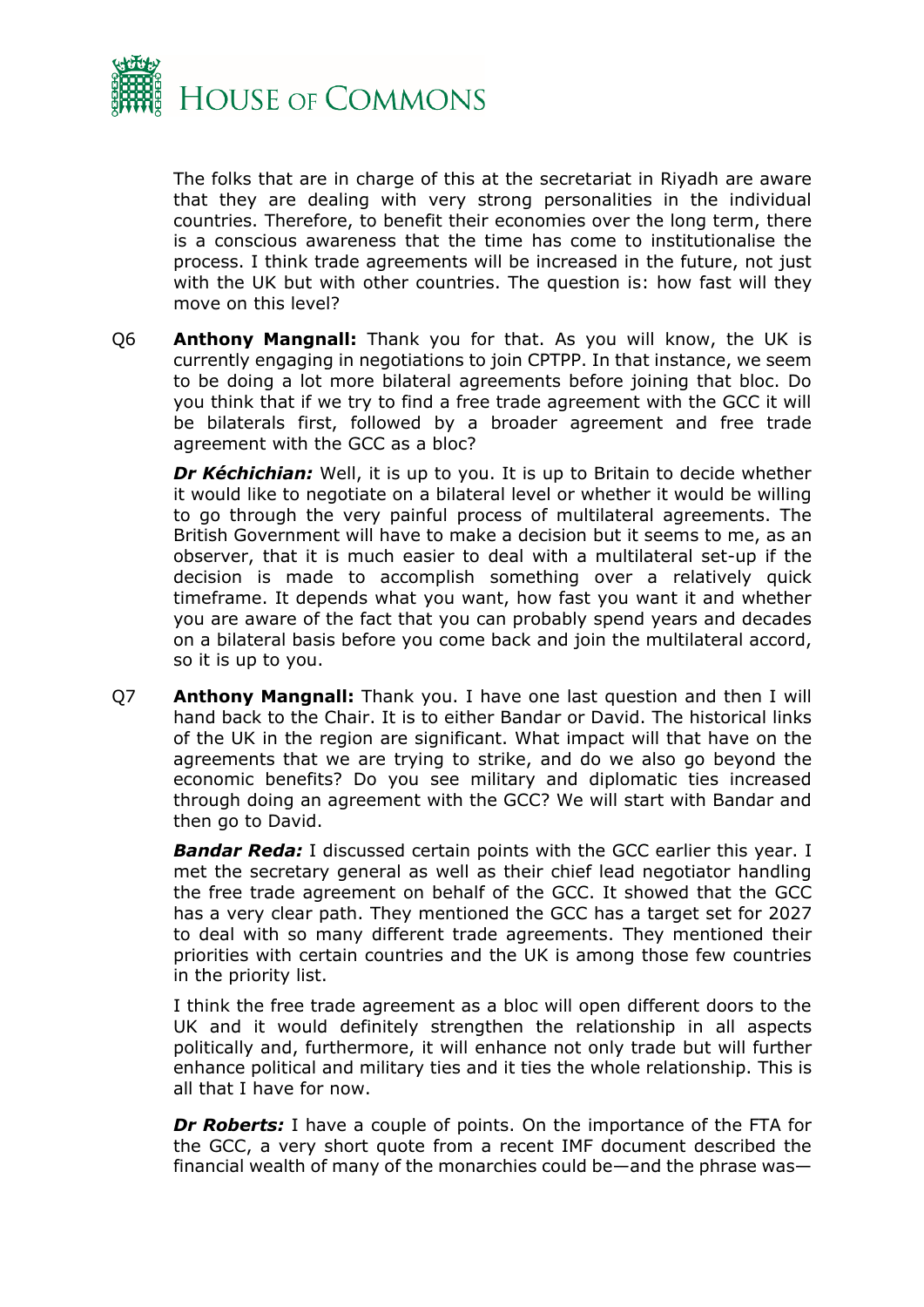

"depleted by 2034" on current trajectories. It is just a straight line trajectory. It is not a promise or anything like that. My point is that many of the Gulf monarchies are fully aware of the fairly imminent economic difficulties that they are facing. Therefore, I think the idea of free trade agreements and the like is more receptive at the moment.

The analogy I would draw is with climate change, in the sense that I think most of us recognise the profound difficulties, problems and security concerns that climate change poses. Nevertheless, coming together to take the unusual levels of political action required is still really difficult. I think that is the same in the Gulf when it comes to the FTAs, for example. I think you are right to link other issues to this. I imagine, if history is some kind of a guide, that the UK might be able to forge a rather broad and shallow FTA with the GCC and use that as a basis for deeper bilateral engagement. That is my guess.

One of the other key reasons that the GCC is interested in the UK is obviously the trade angle to it but, exactly as you mentioned, these other facets are hugely important. The kind of security and defence links that come with these things are very important. The UK is a comparative science superpower, with the technology, the infrastructure, and the knowledge economy that we have, and I think they would like to tap into that. As we saw a couple of months ago, the UAE was projecting a very significant investment in the UK in this field, so I think there is a huge linkage among all of these issues.

Lastly, briefly as well, I think that in some ways the historical relationship plays both ways, as long as we in the UK remember that, whatever the past was, we are all equals today and there is no high handedness whatsoever from the UK. I think that is critically important. On some of the softer ways, I think that the history is important. If we think of the number of Gulf elites who were educated or whose children were educated here in schools or at Sandhurst, the UK Defence Academy where I teach, RCDS, those sorts of soft links are very important. They are holidaying here and have second homes and investments here. There is an enormous amount of familiarity that Gulf seniors, elites, enjoy or feel with the UK. In an amorphous way, I think that is quite important.

This leads into senior links, and the one concrete point I would make here is the position of defence special adviser Middle East, which was created a decade or so ago by the UK as an uber defence attaché for the region. That was a very important pragmatic role that the Government undertook, to have a longer-term senior level individual to pull together all of these different strands and to help to drive forward UK policy in that sphere. Therefore, the pragmatic thought I have is that we should have an economics special adviser in the Middle East or something along those lines. I think that a senior, consistent, longish-term individual to try to lead these policies is important.

Q8 **Chair:** David Roberts, you mentioned that you reckon economic difficulties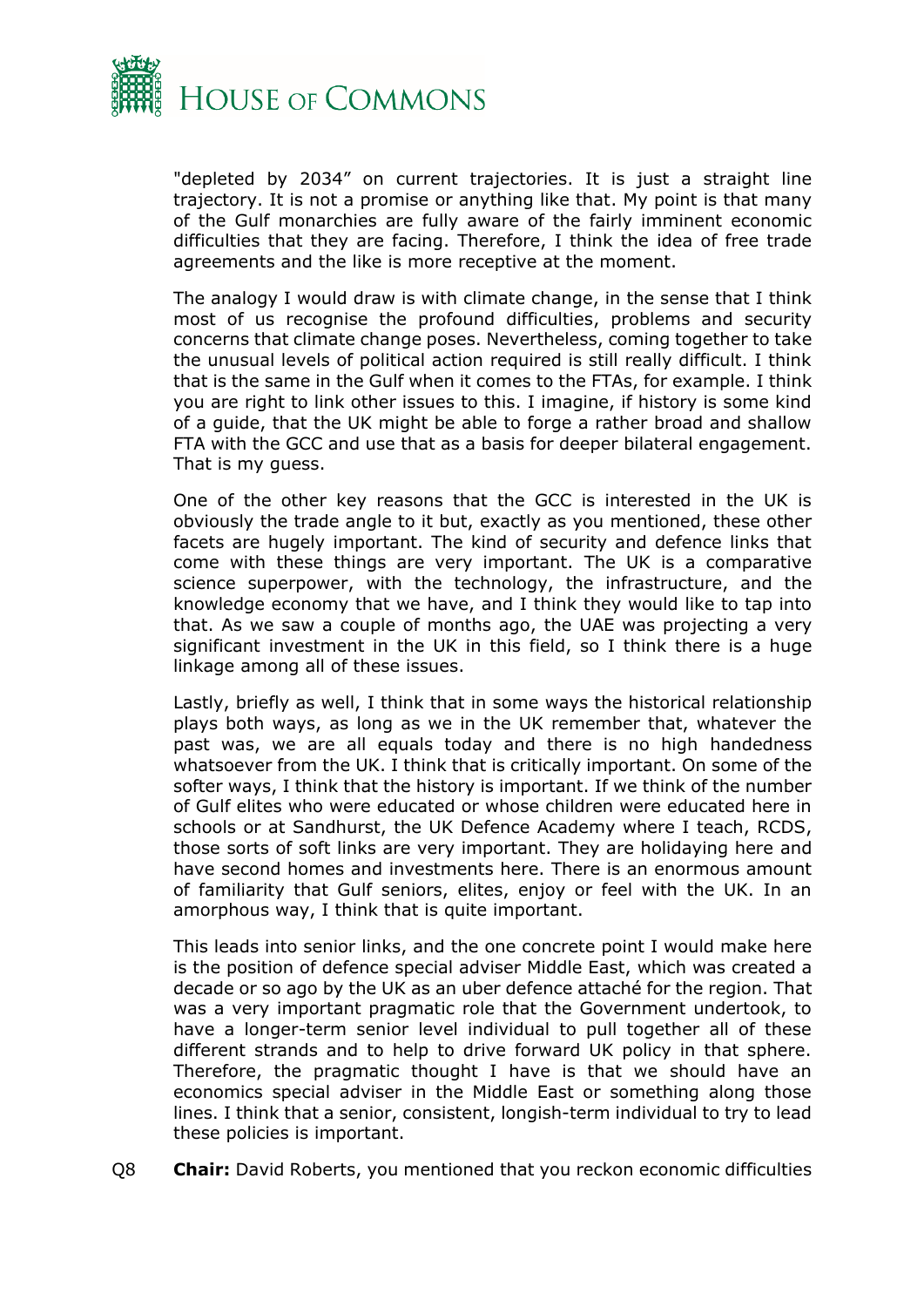

are coming in 2034. Can you expand on that a little?

**Dr Roberts:** Sure. It is fundamental change—the hydrocarbons, the oil and gas paradigm. Maybe I should take a step back because the GCC is united by many issues, of course, many factors, but economically there are different baskets of GCC states. You have Qatar, and perhaps Kuwait, out by itself with a very small population—huge amounts of hydrocarbons, fiscally secure. Saudi Arabia obviously has a lot of hydrocarbons but a huge population as well and lower GDP per capital. Then we have Bahrain and Oman, which have much lower hydrocarbons in the ground—for want of a better description—not a large population in Bahrain, a reasonable population in Oman and the GDP per capita is a bit lower.

As the world is trying to get itself away from oil, renewables are coming in, shale is coming in from the US, these alternatives, and this is the concern. It is fundamentally about transitioning their economies completely dominated by the hydrocarbon industry, which fundamentally created the states as we know them. It is described as a rentier economy. It is transitioning that to more service based, more knowledge economy based. The monarchies have been trying to do this for a very long time but it is excruciatingly difficult to do. It is getting the agreements together within a state to try to get rid of some elements of the fiscal bargain, the ruler to rule bargain, low taxes, all these sorts of issues. It is all to do with that.

Q9 **Chair:** Thank you for that. You just reminded me of a quote from the Saudi Oil Minister in the 1970s who said, "The Stone Age did not end for lack of stone, and the Oil Age will end long before the world runs out of oil".

**Dr Roberts:** Exactly. "All in all, I wish we had discovered water instead", is another one of his quotes.

Q10 **Sir Mark Hendrick:** What advantages or disadvantages do you see in the UK pursuing a free trade agreement with the GCC rather than individually with some or all of its constituent states?

*Dr Kéchichian:* I said that bilateral agreements would take a long time to accomplish, whereas a multilateral effort would be much faster. The GCC has been involved in FTAs. There are two in place but there have been several others that have not functioned. They are mostly bilateral between several GCC countries with the Republic of Korea, New Zealand, Pakistan and Turkey. All of these have come to naught. They have not really passed. There is only a single agreement or negotiation under way right now between the GCC and China. That has taken a long time and, as we speak, there are several GCC Ministers in Beijing trying to figure out how to accelerate the process.

When you go ahead with the bilateral approach, you have to make sure that you have plenty of time on your hands. If you have 20, 30 years to negotiate on a bilateral level with six countries and then bring them together again, you can accomplish it. On the other hand, if you decide to accelerate the process, it seems more logical to push for multilateral levels, which requires two things: first, to know with some precision what you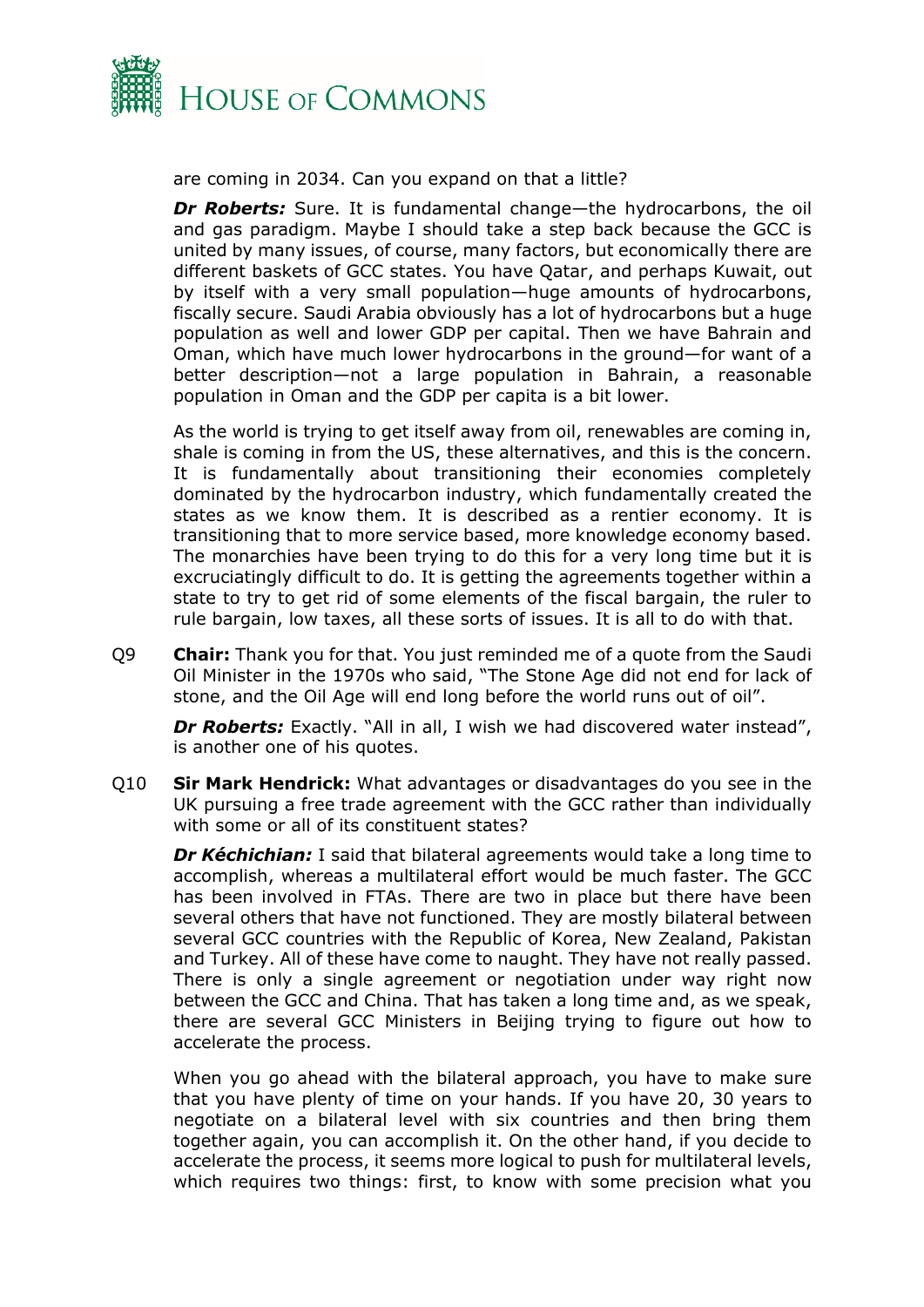

want to accomplish in this free trade accord, and secondly, as David said a moment ago, whether or not you want to tie in with a lot of other issues. In other words, if your goal is much more than economic, much more than just the FTA itself, if you want to use the FTA as a vehicle to bring a bloc of countries under your wing, I think the multilateral approach would be the way to go.

Q11 **Sir Mark Hendrick:** Can you give us an example of what sort of obstacles there may be to getting a reasonably quick agreement? Are there any particular characteristics of any of the member states that we would find difficulty in getting a quick and simple agreement with? From the way that the GCC as a whole is being described, basically it seems that all of the states have a fairly strong interest in hydrocarbons, and obviously there are security issues, which through exports we as a country are trying to help. Apart from that, what obstacles could we imagine to a quick and simple agreement?

*Dr Kéchichian:* It depends on whether you see the glass as half full or half empty. If we are going to go through the process of accelerating the change from hydrocarbon economies to more intelligent economies, whether it is education, tourism, a whole bunch of other areas, or whether or not we, as western countries, want to deal with the GCC bloc essentially as a hydrocarbon producer incapable of doing anything else, my view is that we will be surprised by the number of changes that we will see in the conservative monarchies. These are dynamic societies that are changing.

Even though there is a bad record of an ossified education system, ossified norms and traditions that have slowed down the process, we have seen during the past decade the kind of acceleration where a lot of people are taken by surprise. No one expects the GCC countries to succeed. Well, perhaps they will fail but perhaps they will succeed as well.

Therefore, for a country like Britain that is interested in an FTA for economic and political reasons, it seems to me that there is an opportunity here, through negotiations, to mould the kind of multilateral benefits for both sides. That is based on the very clear criterion that you do not expect failure at all levels. If you expect failure at all levels, obviously we are back to square one.

## Q12 **Sir Mark Hendrick:** David or Bandar, do you have a view on this?

*Bandar Reda:* Speaking to the GCC earlier this year, it seemed that it is very focused to the point that it has assigned a lead negotiator on behalf of the GCC countries to deal with free trade agreements worldwide. I know that there are seven agreements being undertaken as we speak today, with Korea, China, New Zealand, Australia, India and Pakistan. They are going to aggressively manage those types of free trade agreements as a bloc. I do not think at this point that doing it individually with bilateral agreements will work. It will be much more difficult than working with the GCC as a bloc because it has set its rules internally and has already assigned someone to lead these types of negotiation aspects.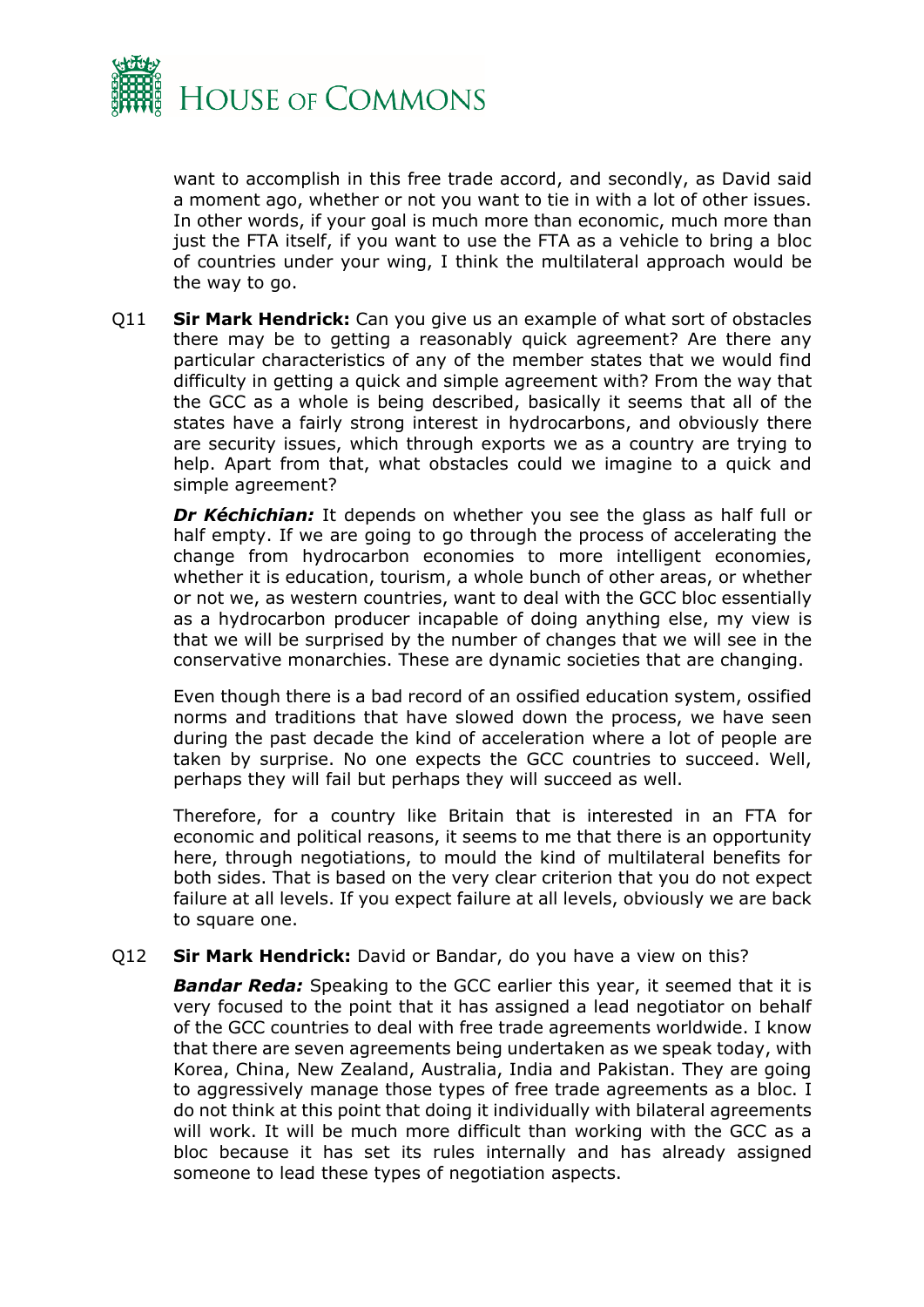

On the other hand, I think certain points would be a bit difficult to negotiate in the articles if the free trade agreement has been agreed on. Digital trade is one of the main issues. I know that the GCC has so many different points of view and it is a bit complicated when it comes to digital trade. It could agree on certain points like e-commerce and clear points but as a digital space as a whole it would be a bit difficult because there are so many complicating aspects within.

My colleagues have mentioned today the climate change and environment issues. These are basically touchy issues and they contain so many different aspects as well as difficulties with the GCC being one of the biggest oil producers in the world. This is all that I have on this point.

*Dr Roberts:* A couple of quick points. First, the GCC is like any other group of states in the free trade discussions in some ways. As I mentioned, hydrocarbon dominates but the nascent sectors coming through are slightly different across the monarchies and so there may be a misalignment. The perennial concern with free trade agreements is to do with tariffs and the like exacerbating the difficulties in allowing local economies to grow in certain issues. There is that consistent concern, I suppose.

Secondly, I made the point earlier to do with the nature of the language that we use. We must avoid any sort of high handedness in that sense. The obvious example is with recent British-Jordanian discussions on free trade agreements, which caused some ructions within the Jordanian Parliament. This was to do with the specific language that was used, referring to the sovereignty of the English language, of the English court system, whatever it might have been. It is a very legalese point: you are not part of the major discussions, just the usual kind of terms and conditions but the sentiment of the sovereignty of English or British, if you get my drift. Colonialism was a long time ago but, speaking to those concerns, it was a significant issue within the Parliament. It may be a storm in a teacup but it is in the background, so those small finessing concerns can be significant.

One of the persistent issues as to why the GCC-EU free trade agreement has been stalled for so long is, of course, over the issue of human rights. It is up to the UK how those concerns are folded, or not, into these kinds of discussions. The Gulf monarchies are sticklers about this. They have refused to engage, it is probably fair to say, principally because of that with the EU, but we will have to see how we go.

**Sir Mark Hendrick:** On that last point, a colleague has a specific question on that. Is that right, Chair?

**Chair:** Maybe, yes. Thank you very much. I will move seamlessly to Mick Whitley.

Q13 **Mick Whitley:** Good morning, panel. I will follow on from the last question. At this early stage, are there any areas in particular that might prove difficult for the UK and the GCC to reach an agreement?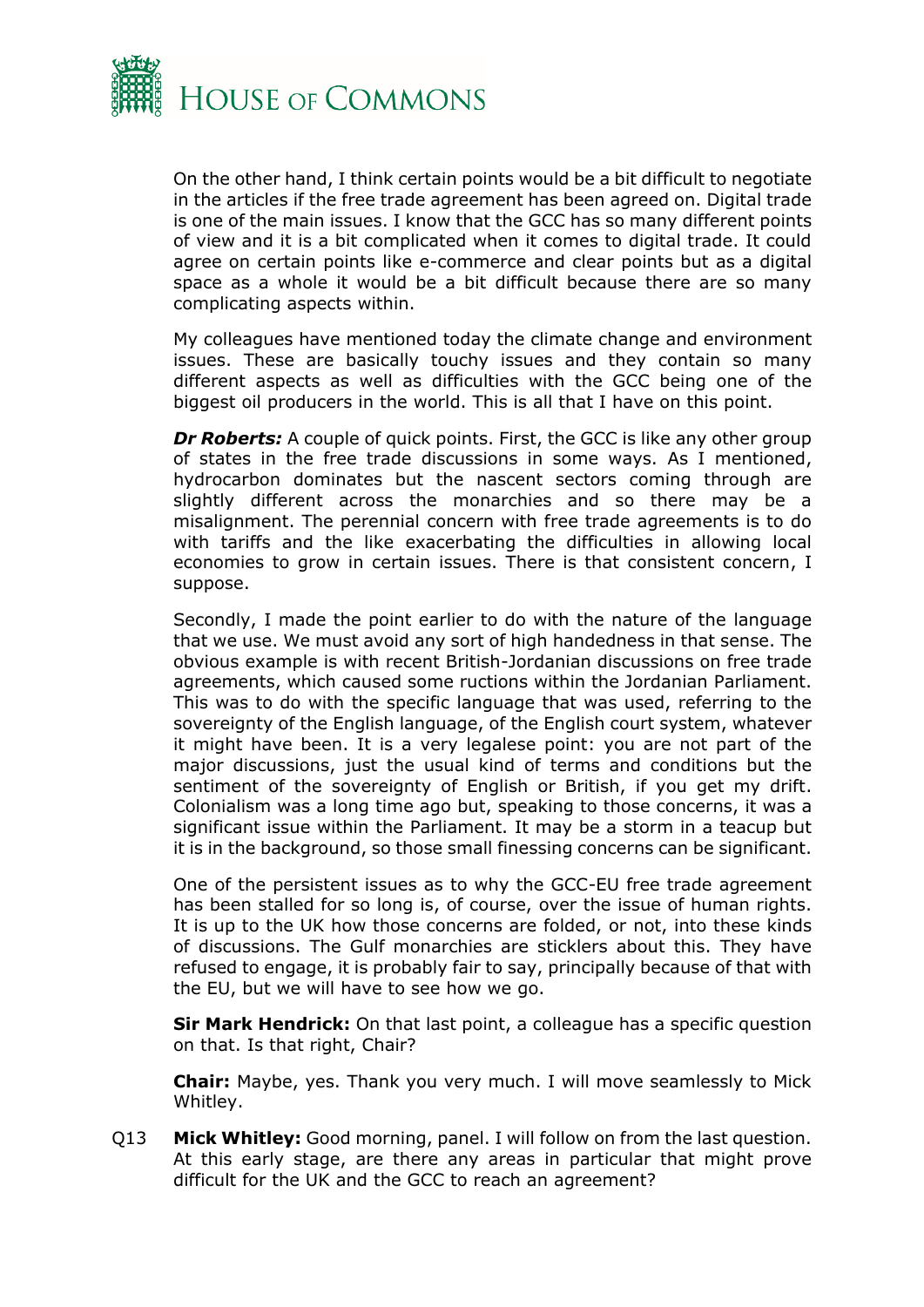

**Chair:** David, you might have touched on one.

**Mick Whitley:** Yes, I will go to David first.

*Dr Roberts:* Speaking of the engagement with human rights, in the UK we need to have a fundamental think and a discussion about how we engage with the subject and about what our engagement does and how we build on it. We have a clear goal as to what we want. We all know the kinds of norms and laws that we would like to be instituted, so we need to work on how our engagement gets us along those steps.

If I can take a difficult example and go to a particularly tricky one, in 2015 the UK signed a deal for a couple of million pounds with the Saudi Arabian Justice Ministry for working prison reforms, which strikes me as precisely what we should be doing. There is an area of deep concern for the UK in the nature of the Saudi judicial system and those sorts of concerns. This was us trying to go in to $-1$  do not know what the phrase might beengage, ameliorate, offer suggestions. But that deal was cancelled before it had even begun because of public pressure about the UK engaging with Saudi Arabia in that sense.

There are two poles here. One is the engagement pole. We need to engage and it is only by speaking to our friends in the Gulf that we can improve the issues. The alternative position is disengagement and isolation. It is difficult to see how the isolation piece works but we need more articulation on how the engagement piece works. That is all I have to say there.

## Q14 **Mick Whitley:** Joseph, would you like to make some comments?

*Dr Kéchichian:* Yes. This is an important point. If we mean in the West that we will have strategic relationships—or sometimes we use the words "strategic partnerships"—between different countries, we have to be aware of the fact that we cannot have 100% agreement on a lot of different issues that concern one side or the other.

A few weeks ago, in late December if I am not mistaken, the Foreign Minister of Britain, Liz Truss, met the GCC leaders and Foreign Ministers who were visiting London. There was some kind of an agreement that the GCC countries and Britain were in fact partners. A partnership is a difficult political entity to come to terms with. It takes a lot of effort on all sides to put differences aside and agree on what can be accomplished. Lots of things can be accomplished together and it is for lack of trying that we have not been a lot more successful.

As I said, my premise is that the GCC countries are rapidly changing and, even though their economies are still predominantly dominated by hydrocarbon resources, over the next decade or so we will see an entirely different GCC environment, with a lot more educated young men and women travelling overseas, many of them educated in the West, who are benefiting from this exposure to ideas and concepts that are not traditionally espoused in their societies.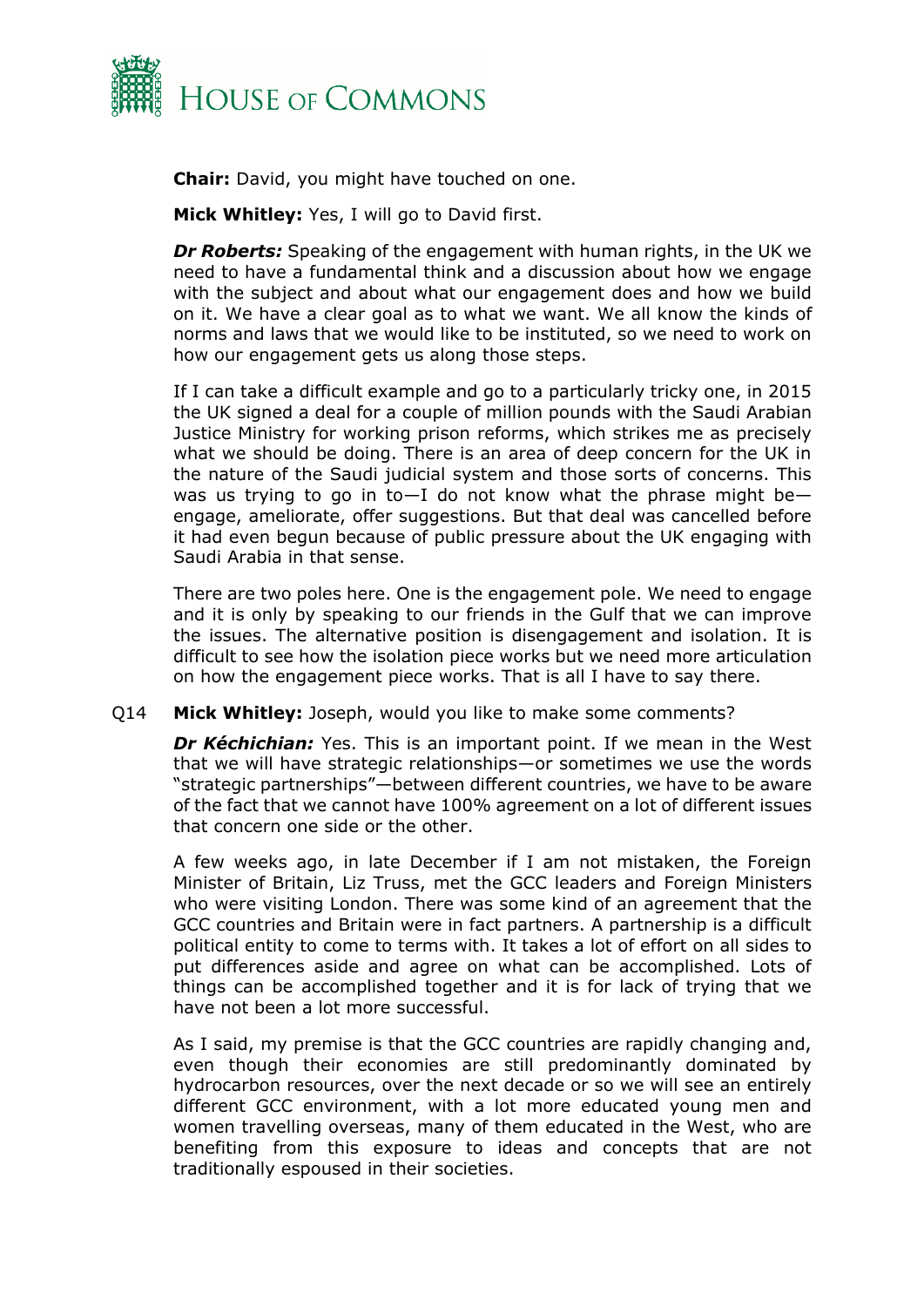

All of this is positive, but it does not mean that we will not disagree on certain things. GCC countries will almost always disagree with western powers over sovereignty questions, language questions, human rights issues, over a whole slew of things that one can identify, none of which prevent close co-operation and close agreement, if in fact we do mean that we are strategic partners.

That is the whole point. This does not mean that one side has to give in and the other side has to kowtow. It means that we have to find issues of mutual interest and build on them. Sometimes we will succeed and other times we will fail. The onus is on how much of the wins and the losses we are willing to put on the balance. In that respect, choices have to be made.

Q15 **Mick Whitley:** Bandar, do you want to make a comment?

*Bandar Reda:* Yes. The UK and the GCC have already been in agreement on certain aspects and points. The bilateral trade balance reached over  $£1$ billion in the past year and it is growing. If you look at it from that perspective, they are agreeing on so many different aspects.

At this point, we should know that in any free trade agreement there are so many different obstacles. Many articles will not be agreed on, so we can put that aside and look at the common points. Maybe we can establish a few common articles that we could agree on from both sides, the UK as well as the GCC, and then we could take it further in the next step, in the annex or so, and discuss the differences between the two parties. But at this point, we should start the real negotiating aspects on the terms and maybe come to a common ground for an agreement to start with. That will save tremendous time for both and it will encourage both parties to take the next step further.

**Chair:** Thanks very much. Thanks, Mr Whitley. To keep the pace going, as ever, Martin Vickers.

Q16 **Martin Vickers:** My question is specifically for Bandar. How has the Arab-British Chamber approached the prospect of an FTA between the UK and the GCC up until now?

**Chair:** Again, Bandar, come close to the mic and shout if you like.

*Bandar Reda:* I am trying to speak as loud as I can. The GCC has reached us to get our point of view on the free trade agreement and to open different dialogues internally and to see the appetite for that agreement. On the other hand, the Arab-British Chamber of Commerce represents all the local chambers in the UK. They are our agents. We speak to them freely and frequently to receive their feedback.

In my view there is an appetite to have a clear agreement, whether a bilateral agreement or a bloc, between the UK and the GCC, especially when it comes to business-to-business. It will facilitate different aspects and it will eliminate different barriers as well. But yet again it is for the UK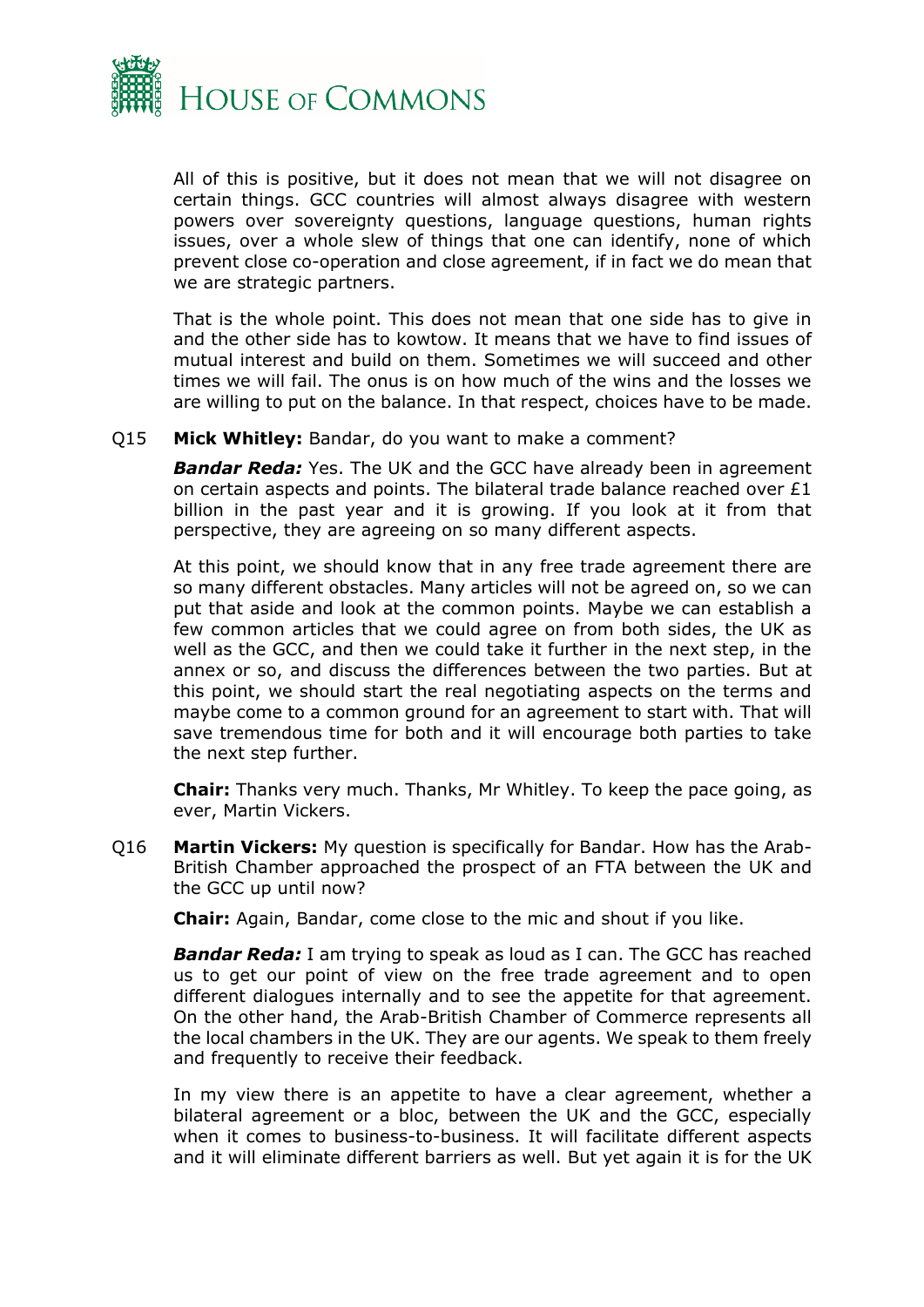

and the GCC to decide if they want to do it as a bloc or as a bilateral agreement.

Q17 **Martin Vickers:** You speak of the appetite among your members. What particular sectors do you see opening up for new trade prospects?

*Bandar Reda:* Goods and services. The free trade agreement will facilitate different points when it comes to terms and conditions, documentation, trading goods among those six countries, free goods transport among those countries, downstream investment opportunities, investment obstacles to be eliminated inwards to the UK and outwards from the UK to those countries. We could discuss so many different articles but, in general, I see goods and services are the main aspects being transported or exported from the UK to the six GCC countries.

**Chair:** Thank very much. Now we turn to Mike Wood. Mr Wood is a newer but nevertheless very capable member of our Committee.

Q18 **Mike Wood:** Thank you. As the Chair said, I am a new member of this Committee, so apologies if this is a rather basic question. We have a good idea of how trade negotiations work with the European Union and with the United States, but what approach does the GCC take to the process of preparing for and then negotiating trade agreements?

**Chair:** Who wants to kick that one off? David, you have opened your mouth there, so we will let you carry on.

**Dr Roberts:** I opened my mouth to defer to Professor Joseph, in fact.

*Dr Kéchichian:* As I said in my earlier answer to one of the questions, the GCC is a complicated institution in the process of being put together. It is not a completely institutionalised framework like the European Union or similar groups in Asia. Therefore, the preference has always been to do bilateral agreements, which upsets one or two of the countries.

Let us remember that there are already bilateral free trade agreements between Oman and the United States and between the United States and Bahrain. Of course, other Arab countries have also signed FTAs with the United States—Morocco and Jordan come to mind. But in the Gulf, Saudi Arabia in particular has preferred that these bilateral agreements not be pursued and that it would be much better for a multilateral approach to take on the challenges ahead.

You will tell me that of course the Saudis prefer this because they are the strongest and the largest country and they can channel the interests of the five smaller countries within the GCC. I answer that by saying, yes, it is true, Saudi Arabia has the largest GDP within the GCC, approximately 45%, give or take a few. It has the largest population, approximately 65% of the entire region. Of course it is the largest country. It has 80% of the land mass of the Arabian Peninsula. Therefore, by definition, it will have a lot more to say. It is like, for example, both Germany and Luxembourg are fellow members of the European Union but let us be honest about the fact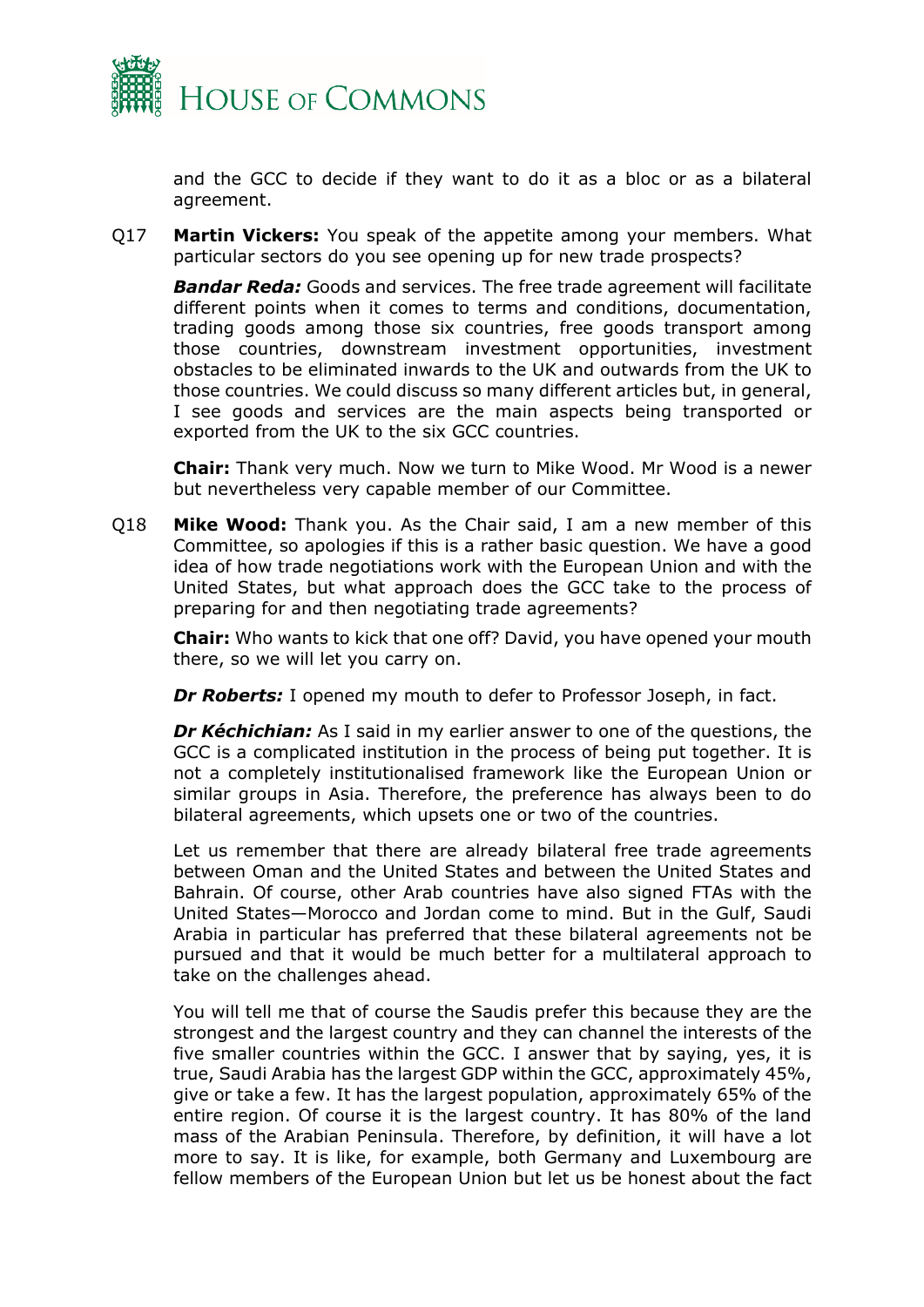

that Germany will carry more weight than Luxembourg, with all due respect to the Luxembourgian friends that I have. The same norms must be applied here as well.

Multilateralism is the preferred approach in Riyadh, not only at the Government of Saudi Arabia level but also at the GCC level, because of the difficulties of handling individual countries. As I said before, and I do not mean to repeat it, if we go the bilateral way, it will take a long time and it will be negotiating with different personalities. Let us not forget that in Arab societies personalities matter. In negotiating a lot of these agreements—whether it is over trade, transportation, the purchase of machinery or science and technology transfer, a whole bunch of issues that can be identified, all of which will come under the wings of the free trade agreement—imagine the complexities of negotiating with personalities who disagree with each other. My personal opinion is that multilateralism is much more preferred.

Q19 **Mike Wood:** Looking at the mechanics of negotiation, what would be the role of the GCC secretariat and what would be done by Ministers?

*Dr Kéchichian:* This is a key question. In any future negotiations, the secretariat will have to be brought along. Individual Ministries in their respective capitals will have the final say, make no mistake about that. Personalities in Kuwait City, Manama, Doha, Muscat, Abu Dhabi and Riyadh have preference over the GCC secretariat.

I agree with what Bandar Reda said a few moments ago that there is now an awareness at the secretariat level in the GCC that they have to coordinate much better among themselves and present a joint point of view on whether they negotiate with the Chinese or the UK and other countries as well. This process has now started. I have no way of knowing how fast it will go along this line but presumably a decision has been made at the GCC summit level as recently as December 2021, when the 42nd summit took place in Riyadh, that they should give more power to the secretariat and allow its officials, who are presumably experts on these questions, to have the final say. Again, summiteers can agree on certain things but these have to go back to the individual capitals, where negotiations will have to take place at both the Government and Cabinet level of each of the six countries and then, once the Cabinets decide, at the individual Ministry level.

Let me give you an example of what I mean. If transportation issues have to be negotiated, the Ministry of transportation in Oman, let's say, will have to negotiate its own preferences within the Cabinet of Oman. Once that is completed, that agenda and those decisions will have to go to Riyadh. In turn, those have to be matched against similar negotiations that will take place in the other five capitals. The process takes for ever to go down that line.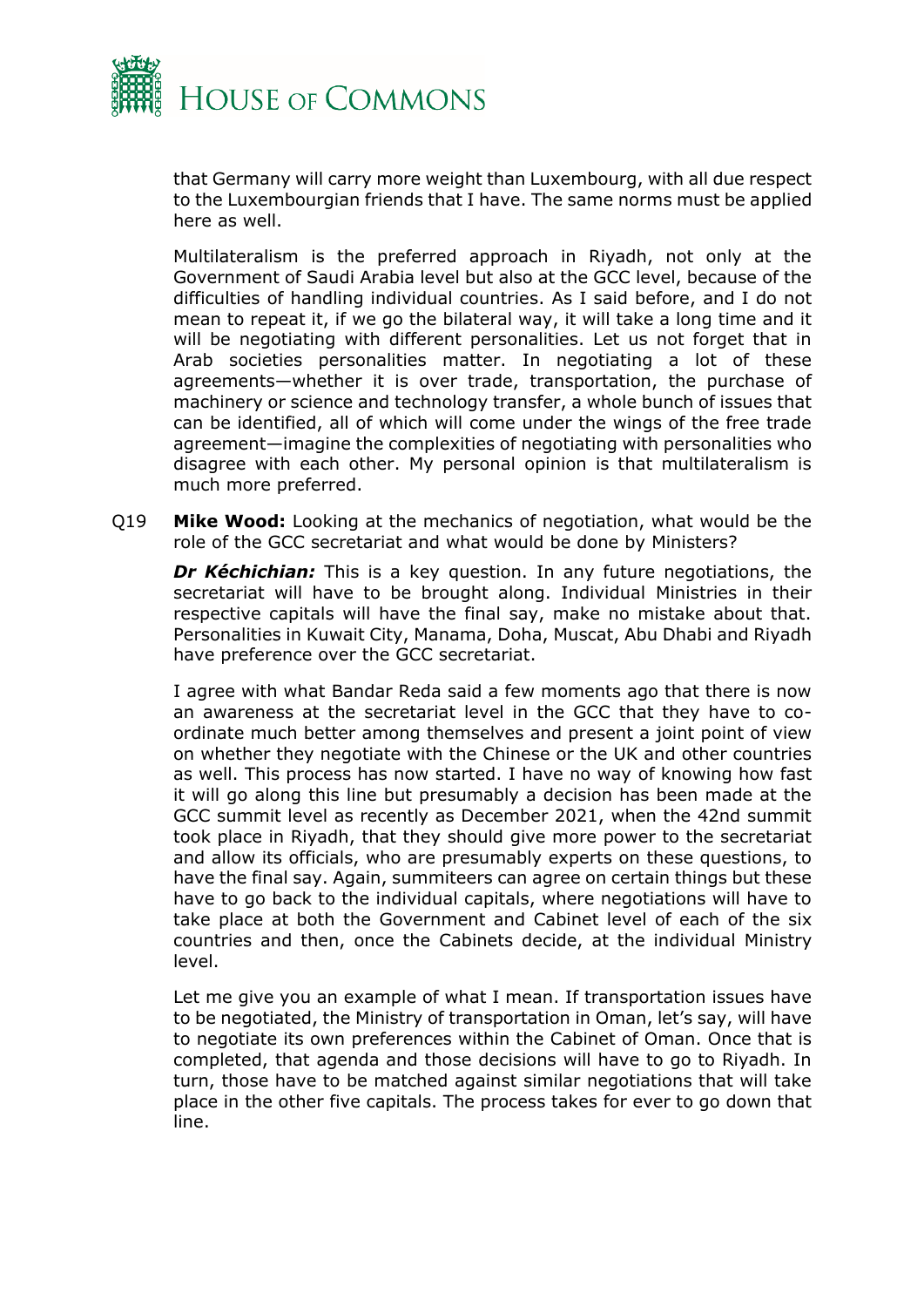

Having said this, I do not mean to complicate it more than it deserves to be. My point is simply for us to be aware of the complexities involved when personalities that are so strong clash with each other.

Q20 **Mike Wood:** What might a typical negotiation look like from start to finish, from the point when you start to explore the prospects for a negotiation through to concluding an agreement?

**Dr Kéchichian:** Again, the question is for me, I assume. I am no negotiator on free trade matters but if I were in that position, the first thing I would want to do is to identify what I want to accomplish. The second is to identify the partners in the, in this case, six countries with whom I have to deal on a particular issue that I am interested in. The third is to negotiate with my counterpart within the GCC secretariat to facilitate the process.

There are three processes here. One is to decide what I want and how fast I want to move on this. The second is to identify the individuals at both the secretariat level and the individual country level and to negotiate with them, perhaps on a bilateral level but always keeping in mind to keep this process within the secretariat. The third is to come to terms on agreed points with the secretariat itself. It is a three-pronged process, as far as I can tell.

Q21 **Mike Wood:** Would the overall strategy and objectives on the GCC side typically be formed in national capitals or at a more central level?

*Dr Kéchichian:* Decisions of this sort are always made at the national capital level. Let us be realistic about this. It does not mean that individual countries will not accept joint decisions that are made by the group as a whole, but we will have to start from the premise that national interest comes first, some of the sovereignty is surrendered to the bloc itself, and then the secretariat officials are empowered to negotiate on behalf of the six with the foreign party, in this case the UK. This process might seem to be complicated and it is complicated. But at the same time, if there is a will to accelerate the process, as it seems that the GCC individual member states are now willing to embark on, we will see progress.

What is happening with China now is indicative of the pattern that we are seeing. Let us not forget that the FTA negotiations with China have been going on since 2004 or 2005, if I am not mistaken. Therefore, we have a long process. GCC Foreign Ministers—four of them, not all six—went to Beijing and essentially told the Chinese, "Look, you are wasting time. This is what we want to accomplish. If you are with us, let us move ahead. If not, we will see each other in a decade or two." There has to be some kind of awareness not to fall into the same pitfalls that the Chinese have fallen into.

That is why I come back to the three-pronged approach: in the UK's case, a decision as to what you want to accomplish, identify the individuals in the six countries with whom the negotiations will take place and, thirdly, co-ordinate at the GCC level to accelerate the process.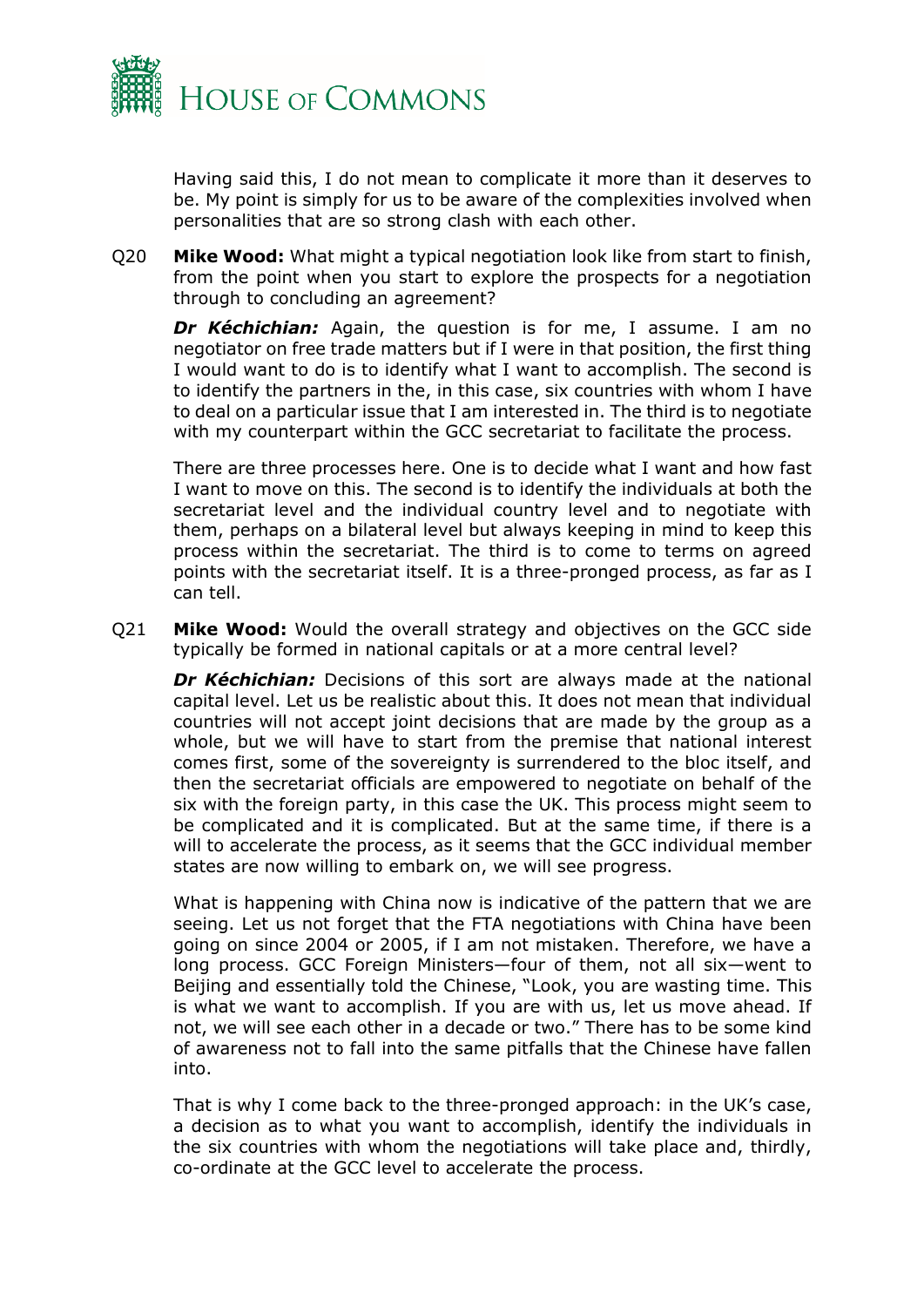

Q22 **Chair:** Thank you. That was quite an answer. You said that you were not a negotiator, but perhaps after that answer you might find yourself becoming a negotiator. Who knows? We shall see.

The ministerial council, from my understanding, is meant to meet every three months and there is a quorum of four from the six member states. Has that been happening over the piece? I am trying to understand the structure of this. We know it is not quite the dynamic situation that the European Union is but it is on the foothills of being something like that. Are they doing this stuff, Bandar?

*Bandar Reda:* Can I comment on this, please, and what Dr Joseph mentioned earlier? I was invited to the GCC commercial ministerial meeting in October 2021. All the GCC Ministers of Commerce were attending at that point. They agreed and made it clear that they would go as a bloc when negotiating any free trade agreement with any country. Also, at that point they empowered the chief lead negotiator to speak on their behalf and to tackle the main issues without going back to them frequently. They are working to a straightforward target of agreeing all together on the main aspects for a trade agreement. That clears the system and how it works in the GCC.

Again, as Dr Joseph mentioned, for sure it will go downstream to each Ministry to discuss certain points, but as to the main picture and who speaks on their behalf and who takes the main decision on their behalf, it will be one person, which is the chief lead negotiator working under the GCC umbrella.

**Chair:** Thanks for that. We are ready to move to Mick Whitley.

Q23 **Mick Whitley:** I have a quick question to Joseph. Given the structure of the GCC, is there a particular approach that the UK could take to ensure that FTA negotiations are effective?

*Dr Kéchichian:* The UK is a known quantity in the Gulf region. It has spent several hundred years there and all of the Gulf states are familiar with Britain and with the UK in general. They know how to deal with you. The question is the following. If I am not mistaken and if I understand your question, you are asking me whether past behaviour will be duplicated in the future now that things are changing. I do not mean to put words in your mouth but this is the way I understood your question.

It seems to me—and I have said this a number of times not just in this forum but at every speaking opportunity that I have—very few people seem to be under the impression that the Gulf states are not fundamentally changing because personalities are changing. Individuals who behaved in a certain way because their fathers or their grandfather behaved in a certain way will no longer continue to do the same thing in the future. Our young people are much more ambitious than before. Our leaders know exactly what they want. That does not mean that they want to forgo their relationships or their ties with partners and allies. It means that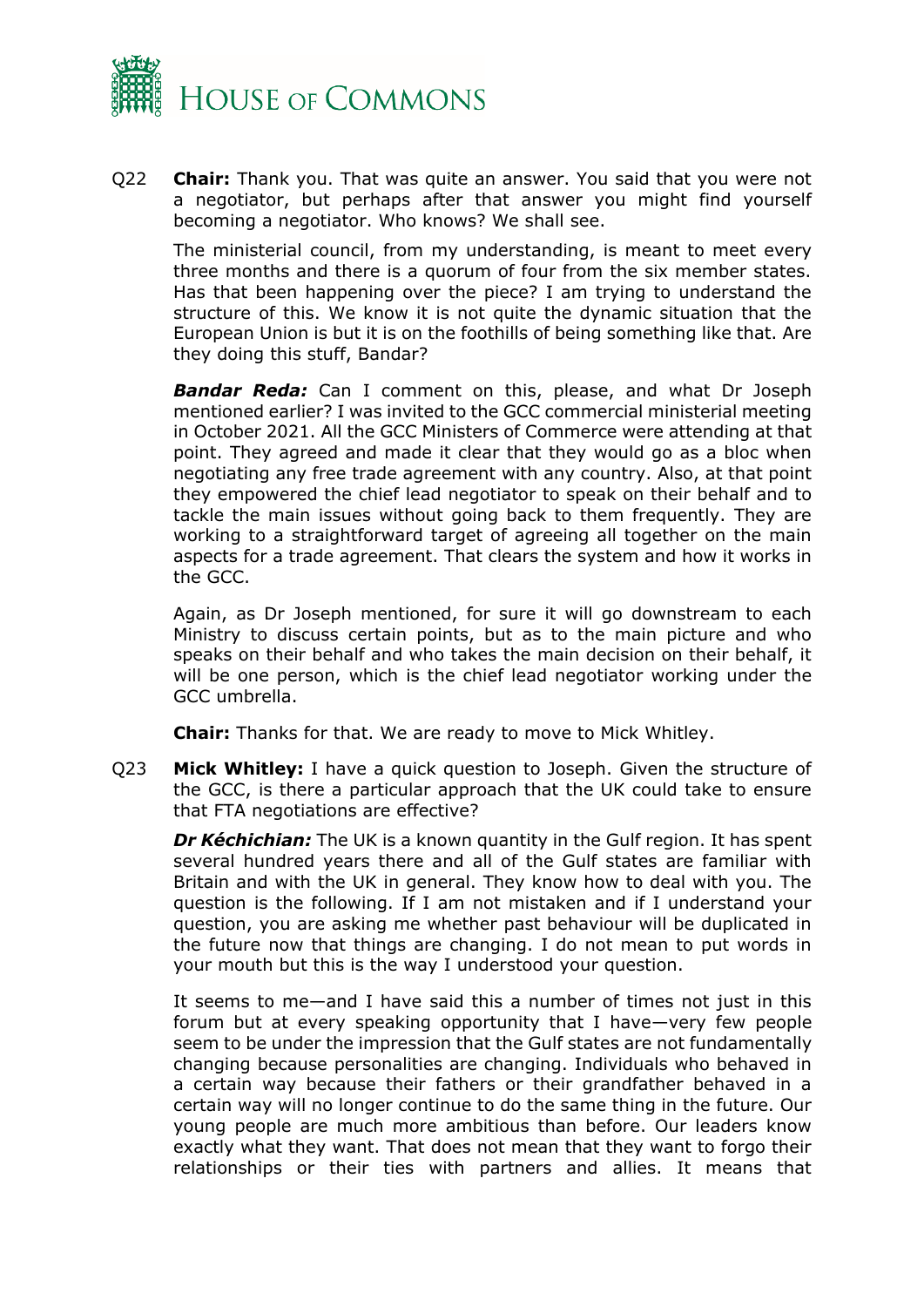

increasingly they know what they want in their national security interests, whether political, economic or in other areas.

Therefore, for Britain and for the UK to build on the past record, it has to find ways to come to terms with the new leaders who are emerging in the region. Several of them are young, several of them may be inexperienced, but they are ambitious and they know what they want. It is up to the rest of the world to come to terms with this new reality.

**Chair:** Thank you. Does anybody have anything to add on that point? Are you happy enough? Okay, at this point we can move to Anthony Mangnall.

Q24 **Anthony Mangnall:** A number of you have mentioned agreements that either are forthcoming or have stalled. In this Committee Room we all have seen a list of some of the agreements that have either stalled or been suspended. I read Australia, China, European Union, India, Japan, Mercosur, New Zealand, Pakistan, South Korea and Turkey. Sorry to go back to you, Joseph. Can you give us an understanding of why these deals have, first, taken the time they have and, secondly, been suspended or have stalled and what message that sends? If the UK goes down the route of potentially doing a deal with the GCC, we probably do not want it to last as long as the negotiations have with, say, the European Union, which I understand started in the 1990s. Any clarity on that would be helpful.

**Dr Kéchichian:** The way I want to answer is to go back to the two successful FTA accords with Singapore and the EFTA. It seems to me that we had certain successes, especially with Singapore, because there was a willingness to come to terms with what both sides wanted to accomplish. Negotiations are still under way with the other countries that you mentioned and, as far as I can tell, even though negotiations are going on, none of them has moved forward. Even the Chinese have had unending negotiations going on.

Of course, the devil is in the detail, as everybody knows, so we have to be careful. For the UK, the approach should be the Singapore model, not the China model, when it comes to negotiating. You have certain advantages already because you are familiar with the region and because people in the region are familiar with you. Therefore, you have already eliminated 30% to 40% of the difficulties that exist. Familiarity is important.

Secondly, like with the Singapore model, the UK is in a good position to advance on the FTA negotiations rather fast because—and forgive me for being a bit political; it is not my intention but you will understand what I am saying in a moment—it seems to me that it is willing to do this because of Brexit and because of its divorce from the European Union. The GCC model will be a good success story if one can be accomplished within a reasonable period, which I think it will be.

The model of Pakistan or New Zealand or Turkey or any number of other countries has dragged on and on because there were so many details that needed to be tackled. Again, one has to look at individual agreements. The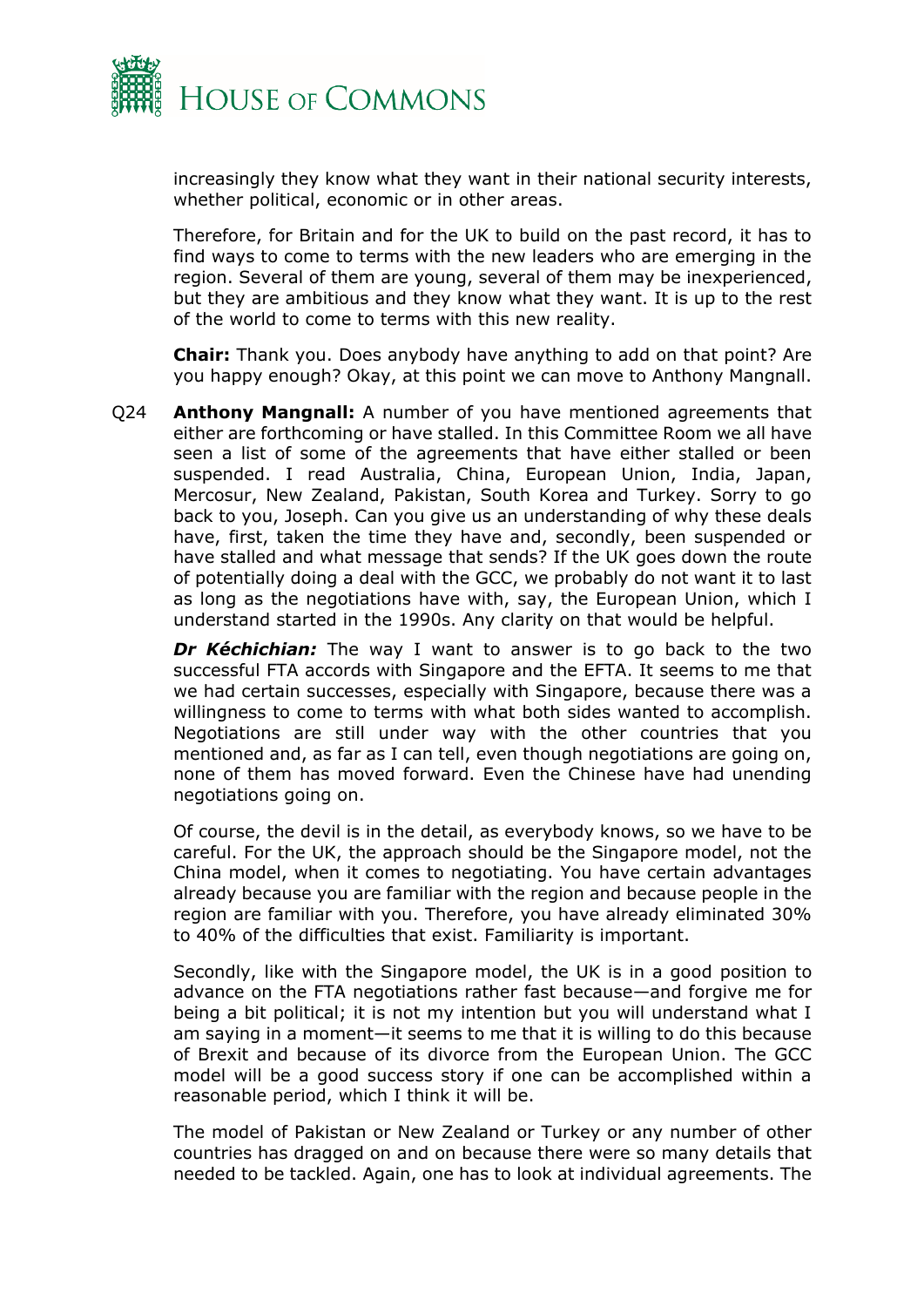

Singapore model stands out for its efficiency because both decided what they wanted to accomplish rather quickly. There was a clearer idea of the end game in this process.

Q25 **Anthony Mangnall:** It is welcome to hear that, but it still took six years to do the agreement with Singapore from the start of formal negotiations and eight years with the European free trade agreement. The UK is clearly moving at pace to do free trade agreements with other countries, as we see with Australia and New Zealand and hopefully at some point this year the CPTPP.

Has the time it has taken also had an impact on the depth and broadness of the agreements signed? At the beginning, someone—I think it was Bandar but please correct me if I have misquoted you—said that a free trade agreement with the GCC would come about by being broad and shallow. How broad and shallow is the deal with Singapore? Forgive me for not knowing the details.

**Dr Kéchichian:** It is not broad and shallow. Six years is actually quite fast for FTAs. Most FTAs, as far as my reading of the record tells me, take much longer than that. One can make the argument that because Singapore is a very small country of roughly 5 million people the GCC has an advantage because it is a much larger environment, but it is not shallow. The Singapore model is a good model on which to build.

You are asking me a different question as well, if I am reading between the lines of your argument: will the UK negotiators have as much difficulty as the negotiators from Turkey, Pakistan, New Zealand, down the list? I will go back to what I answered earlier: it depends on what you want and how fast you want to get it. It takes two to tango. The GCC is much happier to come to terms with an FTA with the UK. It does want to have an FTA with the UK and it wants to improve relations as much as possible because of familiarity, common interests and a vision for the future, so it is up to you.

**Dr Roberts:** Can I offer a quick thought here? I agree with everything the Professor has mentioned. A key thing about Singapore is that there was a real political willingness to engage and get the FTA done, quick as it was or was not, over and above the details of it. The GCC monarchies have always been slightly fascinated by Singapore as a country and as a model. It is an extremely successful, internationally competitive little microstate with few natural resources in a region surrounded by potential antagonists. My goodness, how on earth has Singapore managed it? There has been an allure of sorts to try to emulate in some ways the Singapore model, at least in the background. That political willingness facilitated the overcoming of the detail to some degree, not that I want to pretend to be an expert on the detail of that FTA.

Maybe the UK can draw an analogy there. Yes, this is about the detail of any putative FTA but going back to the history piece and the unusual defence interactions that we have and the likes, the UK can make a case of offering a higher purpose of sorts as well, perhaps. That political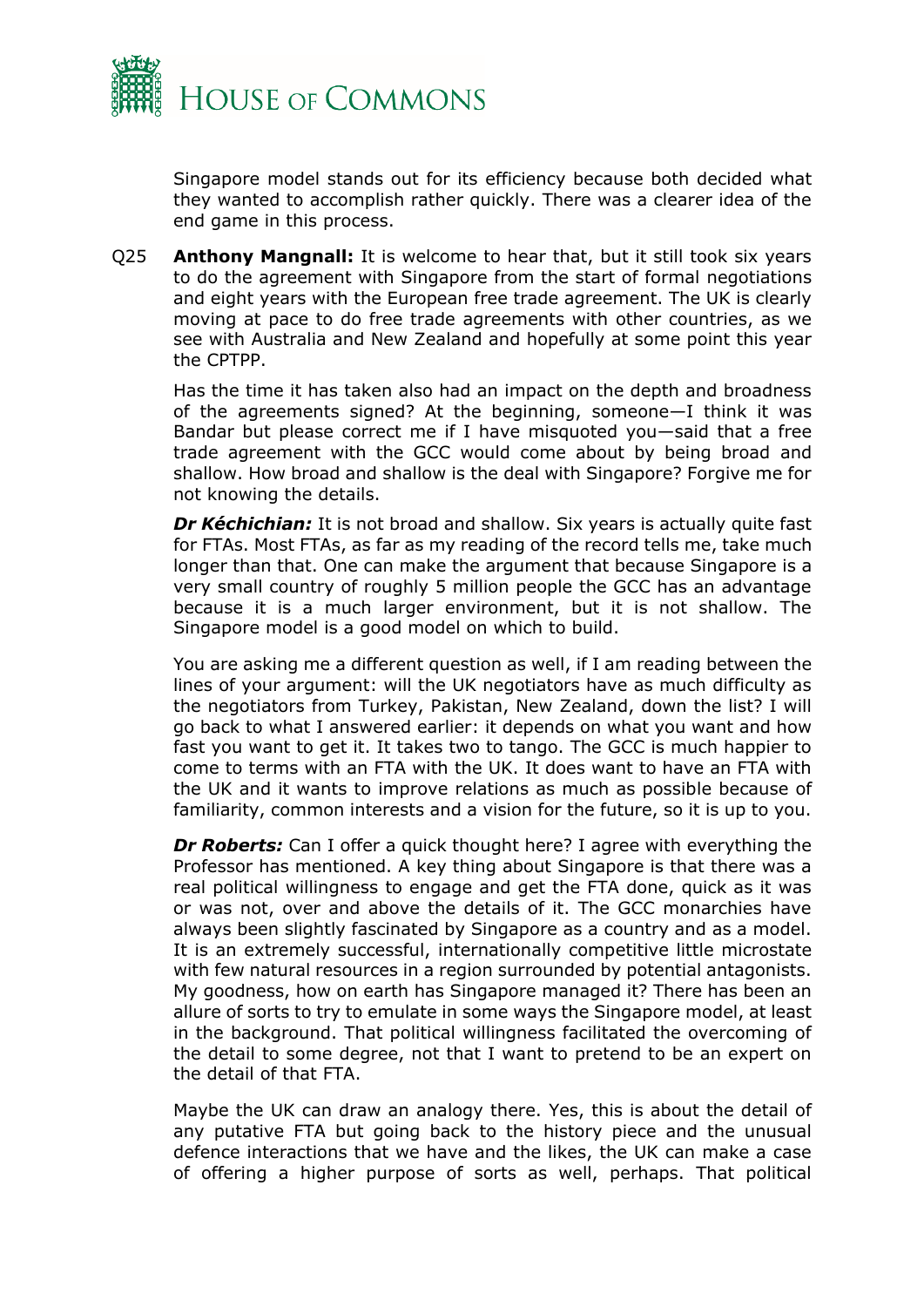

engagement might be able to trump some of the nitty-gritty detail at some stage.

Q26 **Anthony Mangnall:** Did Singapore have bilateral free trade agreements with all the GCC members before it signed this free trade agreement with the GCC?

*Dr Roberts:* I do not think so but I will defer.

*Dr Kéchichian:* No, the GCC member states did not have bilateral agreements with Singapore. They decided to do it all at once.

Q27 **Chair:** Thank you. I want to move on, because a question has come into my mind. In many of the free trade agreements that the UK looks to pursue, there is talk of a GDP gain or what GDP might be given by a particular trade agreement. Are there any numbers around for either side of GDP gain that any of the witnesses are aware of?

*Dr Roberts:* I have not come across any.

Q28 **Martin Vickers:** Joseph has responded to what was going to be my question in his answer to Anthony, but could I get some clarification? You talked about a broad and shallow agreement and you foresee the fact that there is a political impetus on both sides to reach an agreement. But from the GCC's end of the negotiations, will broad and shallow be in its best interests?

*Dr Roberts:* If I can jump in before the professor, the phrasing came from me. It was my assumption that if there is to be a UK-GCC FTA in a reasonably swift timeframe—and I am happy to be corrected on my assumption—it will have to be broad and shallow. A detailed agreement, fundamentally, generally, as we all know, takes quite a lot of time, as a rule.

Secondly, with the nature of the GCC, as we have discussed, and the slightly Gordian intricacies that the Professor outlined for us a few minutes ago, engaging in any depth from the GCC's point of view would inevitably take a good amount of time. Yes, there might be room to get the shorterterm political capital win or whatever the phrase might be but I assume it would have to be fairly broad and shallow. That was me. I do not think I am misquoting Bandar here.

## Q29 **Martin Vickers:** Joseph or Bandar, did you want to come in?

*Bandar Reda:* Yes, I want to clarify that it was Dr David who said "broad and shallow", for the record.

*Dr Kéchichian:* It does not have to be broad and shallow. One can make the argument that in international affairs everything can be broad and shallow or can be detailed and effective. We are thinking about the future and how to improve ties between blocs of countries, associations and so on. Presumably the purpose of these agreements is to better people's lives. It is logical to assume that one can be broadminded, accept differences of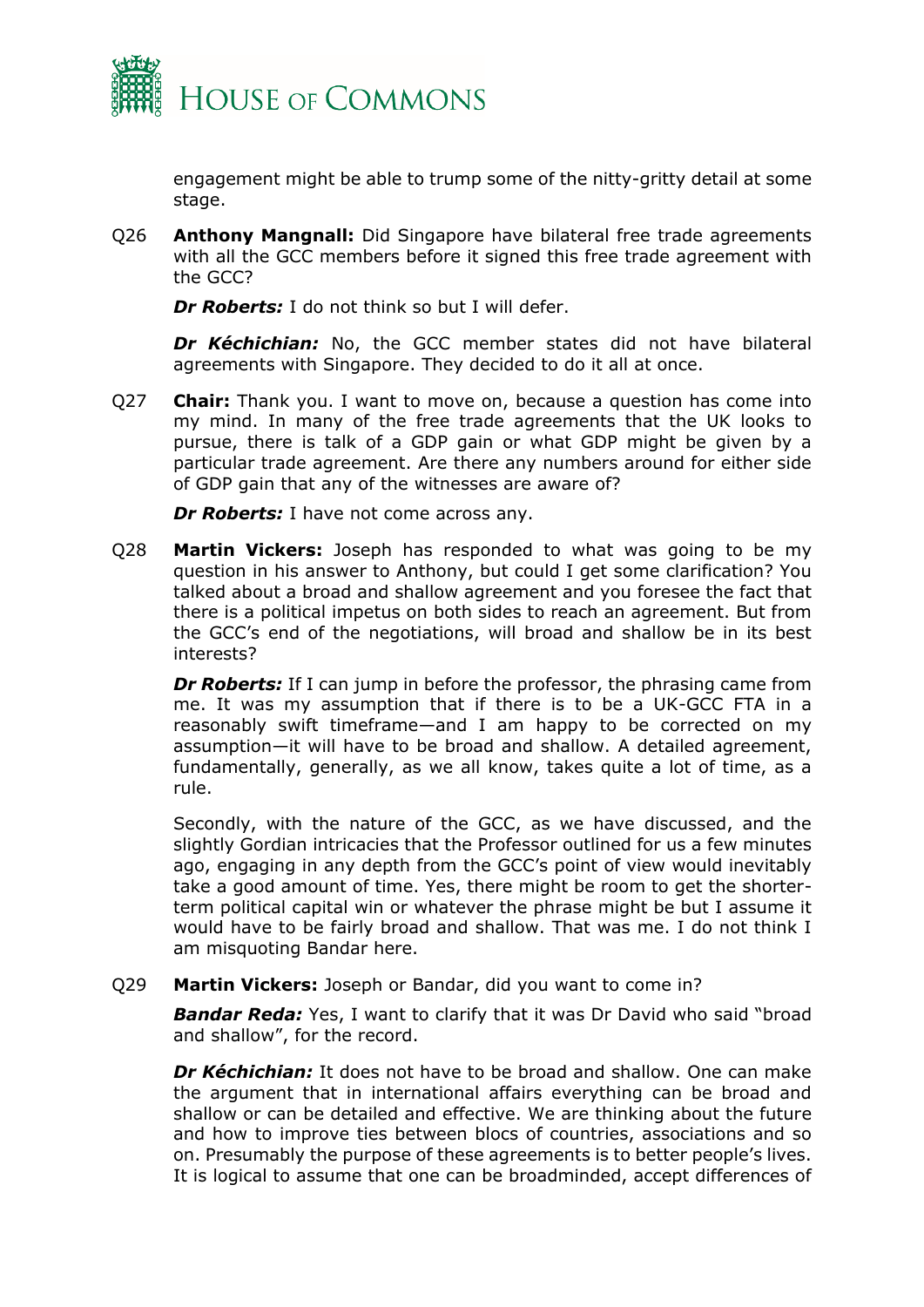

opinion and disagree on a whole bunch of issues, but at the same time one can also enter into detailed negotiations in good faith. Even if one cannot accomplish everything during the first round, one can always go back and have a renegotiated deal, which has been the case a number of times throughout history. I liked David Roberts's broad and shallow analogy, but maybe we should amend it for the sake of the future of mankind. Not everything should be broad and shallow, David, if I may.

**Dr Roberts:** I do not want it to be broad and shallow, but we will see.

Q30 **Chair:** Thank you. Perhaps I will continue with the broad and shallow theme. The agreements that the GCC has with the EFTA countries and Singapore are less than 100 pages. The agreement the UK has with Australia is about 2,000 pages. I am not saying that what is written on the pages matters differently but there definitely seems to be a volume issue that could lead into broadness and shallowness if you want.

The point I was going to push was that the agreements with Singapore and EFTA, even though they are quite short, took several years to negotiate and come into force. The talks with EFTA began in 2006 and eight years later in 2014 it came into force. Singapore started in 2007 and six years later in 2013 it came into force. But it did show there was capacity to do two at once, which was interesting in itself.

The UK seems to be in a comparative rush at times to do things. Let's not beat about the bush. We know that from the top of the UK Government there is a wish to have deals and to not be lost in the "rabbit warrens of Parliament"—that is a quote I have heard in the last few days. Is there an advantage for the GCC states to see a willing victim coming around the corner looking for something—it is a good negotiating position to be in—or will they go for the six-year or eight-year negotiation that was done with Singapore and EFTA?

*Bandar Reda:* First, the GCC does not look at the UK as a victim at this point. It looks at the UK as a great partner to deal with among the priority countries that it has—

**Chair:** You might find yourself on a negotiating team, too. You have the diplomatic skills for that. Sorry about that. Apologies, I was making a light remark there.

*Bandar Reda:* No worries. As I said, the UK follows on the priority list of the GCC countries to negotiate and to finalise the free trade agreement. If you look at the behaviour of the GCC individual countries in the past five years, the pace they are going at is tremendous. As my colleagues mentioned, the younger generation is playing a big role in developing these countries and the speed is tremendous. If you go to a certain GCC country at the beginning of the year and you go at the end of the year, you will see a tremendous improvement in e-commerce, GDP, economic transformation, entertainment and in all aspects. The trend in the GCC countries is for speed. The need to do free trade agreements with the world in the GCC is a good opportunity for the UK to look at rather than a need.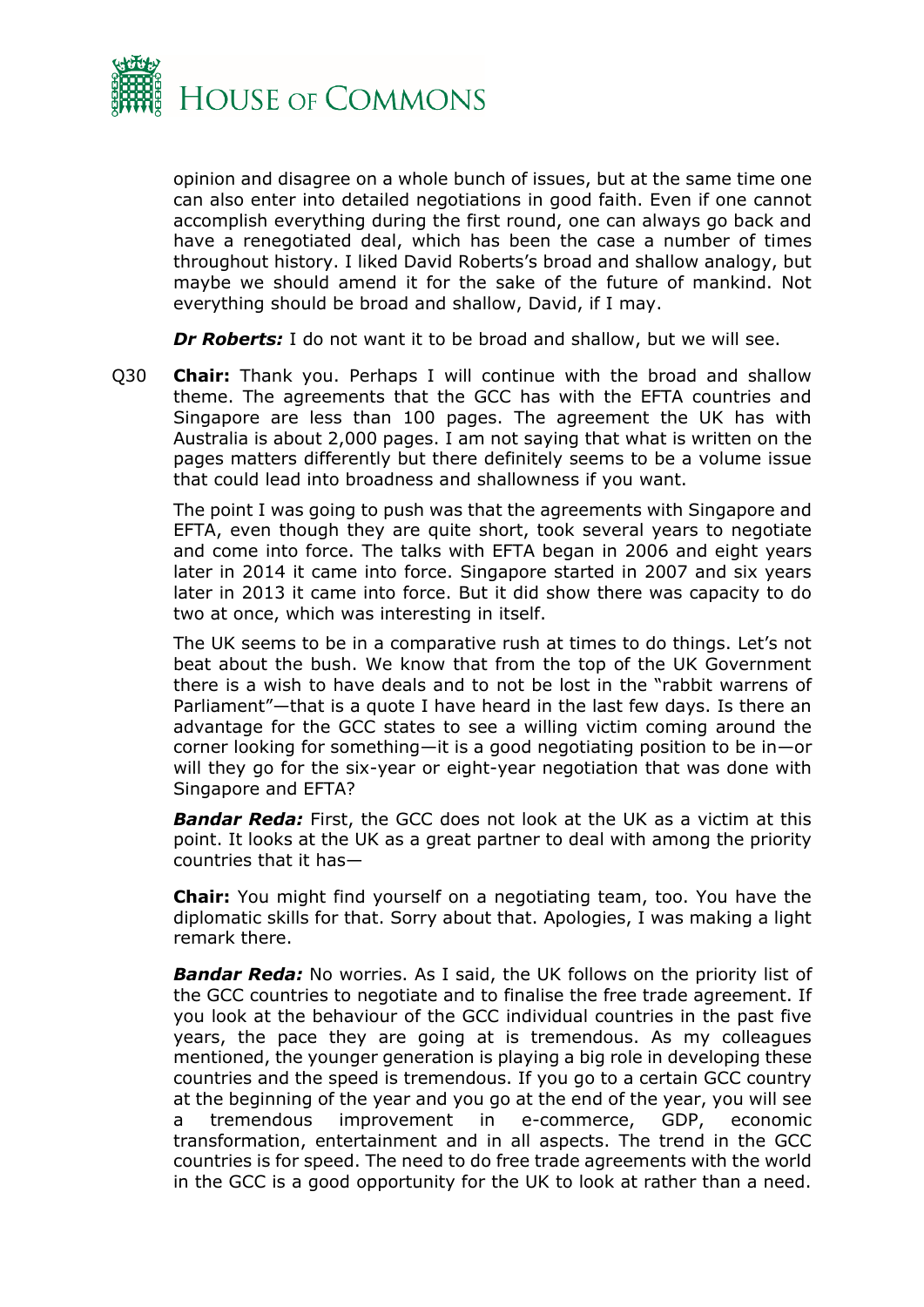

Again, the UK is pushing for speed. On the other hand, the GCC is pushing for speed. Negotiating terms will not take as long as it took before.

The other reason is you have a great team—at least I can speak on behalf of the GCC because I saw them—with ex-bankers, tough negotiators who have negotiated different terms and conditions other than free trade agreements worldwide and so they mean business and they have the mandate to take that to an action. From the GCC perspective definitely, any agreement will not take that long any more. Thank you.

*Dr Kéchichian:* I agree with Bandar Reda on everything that he said but add that if in the past some of these agreements were narrow, the FTA with the UK will be rather broad. It might take a little longer to bring all of this under the same roof for more than 100 pages, for a simple reason. Presumably here we are talking about key items that need to be included in this FTA, things like maritime law agreements, purchasing of machinery, patterns in trademark regulation, consumer protection issues, industrial laws. Earlier David Roberts mentioned, correctly, the Justice Ministry in Saudi Arabia and the prison reform question. Presumably the same kind of legal issues will come up. All of this has to be included.

One can make a list of all the critical issues that the UK team and the GCC team will have to address. One can add even mundane items such as plants, veterinary items, seeds and seedlings. You can make a list. If you want the document to be 100 pages long, you can make it 100 pages long. If you want it to be 1,000 pages long, you can add a lot of things about different rules and regulations that you want to accomplish. Presumably, the more logical approach is to have a shorter document—or "broad and shallow", to use David Roberts's favourite term—so that it becomes more efficient to apply it on the ground and let the individual partners at the different Ministry levels or between London and Riyadh at the GCC headquarters sort out the differences and the details when they come up. It is up to negotiators from the beginning to decide what they want to accomplish.

I agree 100% with David Roberts that the reason the Singapore FTA was successful is that there was a political will on both sides, not just on the Singaporean side, to accomplish this in an efficient and mutually beneficial way.

Q31 **Chair:** We are trying to run telescopes in several directions but given the negotiations that are open and in play, why would the Gulf states push for a deal with the UK when perhaps more significant markets are in some of the others like the European Union, Japan or China? Do they want particular things from the UK? Why spend the effort? There will be a GDP ranking somewhere and I would be surprised if the UK were the biggest cherry to be pulled from the tree. Do you know what I am saying?

*Dr Kéchichian:* Partners are important in life and, as we have said a number of times, the GCC countries' leaders and populations perceive the United Kingdom as a partner, not just a place for a second home but a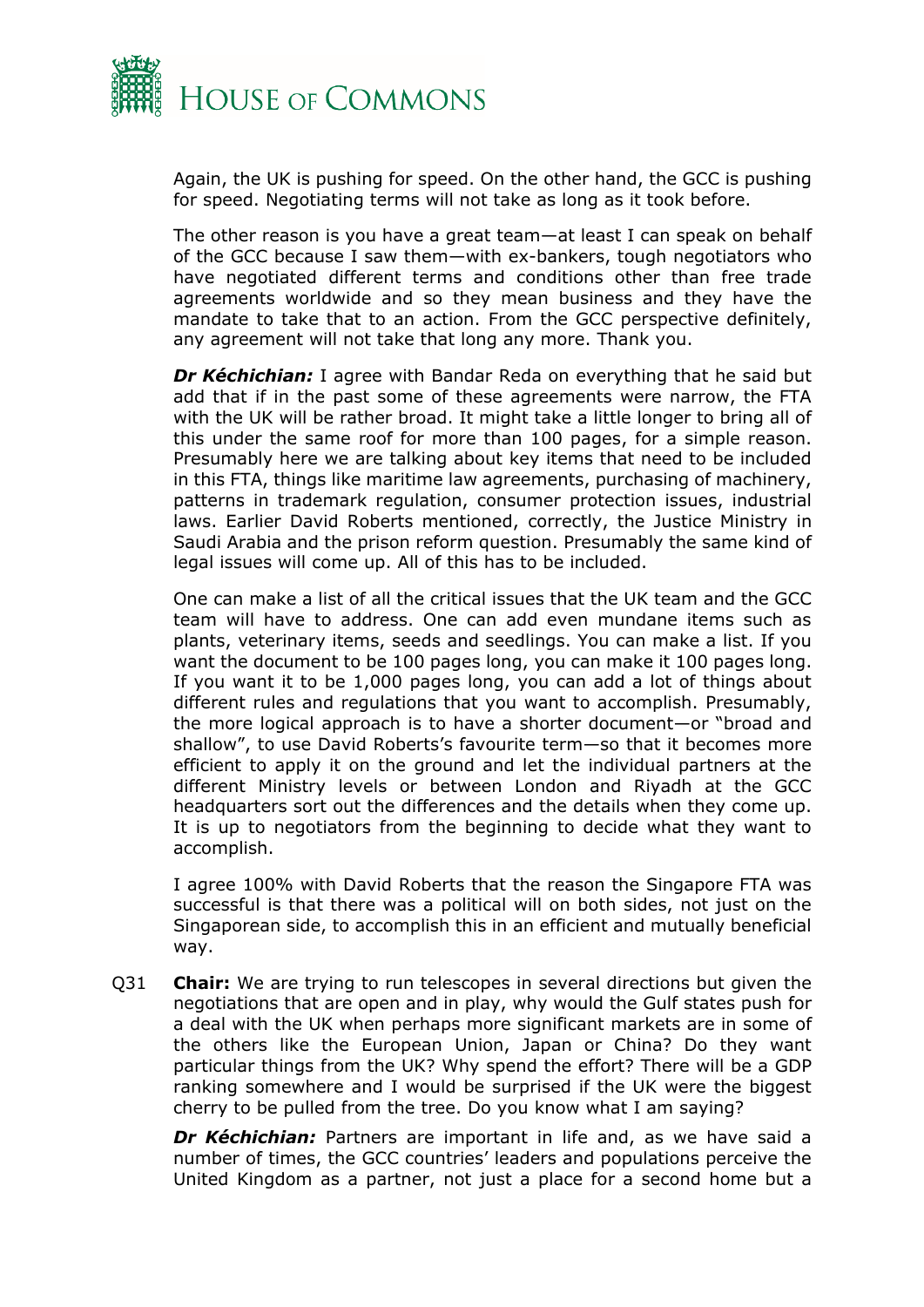

place where people can acculturate themselves, visit, enjoy themselves and share a lot of interesting things together. Partnerships are important in life. Do not underestimate yourself.

Q32 **Chair:** Okay. David, did you want to throw in anything there?

*Dr Roberts:* Yes, thank you. There are two important questions. Of course the GCC will extract its pound of flesh. What negotiating group or individual state would not when it can? Of course it will. It sees us coming at it quickly with this evident and obvious desire. It is fair to say that the UK instituted this latest round of discussions. We want it as quickly as we possibly can. The GCC is well aware of the Brexit background, the proclivities, the preferences and the push coming from the current Government. It knows the rush that we are in, which potentially does tilt the scales a little bit: "Well, if you are in that sort of a rush, we can come to an agreement". It does change things.

But who benefits more from a putative FTA is a tricky and interesting question. From the UK's point of view, we need to carefully and specifically articulate how our FTA with the GCC states will materially contribute to the ongoing and increased diversification of the Gulf economies, which is the central mandate of pretty much all of the Gulf Governments at the moment. We need to pitch this there. If we do not successfully pitch this in that kind of a context, it strengthens the hand of the Gulf monarchies. If this FTA does not make a huge amount of difference to them, potentially, and if that is not articulated to them, their proverbial price goes up. That is for us to do.

Q33 **Chair:** Thank you. Some of us here—Anthony Mangnall and I at least on this Committee and maybe others—were in Qatar in the autumn and patently obviously the Qataris also had the personal connections that Joseph Kéchichian has been mentioning. The Emir of Qatar has a castle in Scotland but he is also investing. He is encouraging £5 billion of investment over a certain period, which happened more quickly than expected. He is also looking for more investments to happen not just in the south-east of England but hopefully in Scotland as well. Lord Lovat once owned his castle. It did, incidentally, have a famous author, Compton Mackenzie—an esteemed Englishman—there as well. The best part about Compton Mackenzie, of course, is that he was a founder of the Scottish National party. You can see the connections are all there.

What I am driving at is that the connections that have been mentioned are indeed leading to investment. You were saying that it is not just the dry balance sheet that is pushing some of this movement from the GCC in concert with the UK. It is actually the connections and the experience over quite a number of years if not decades. I see David is nodding.

**Dr Roberts:** Yes, very much. All these sorts of engagements with the Gulf monarchies are multilayered in this way. To continue with the Qatar example, as we all know the RAF stood up its first squadron since the second world war precisely because of the unusual level of engagement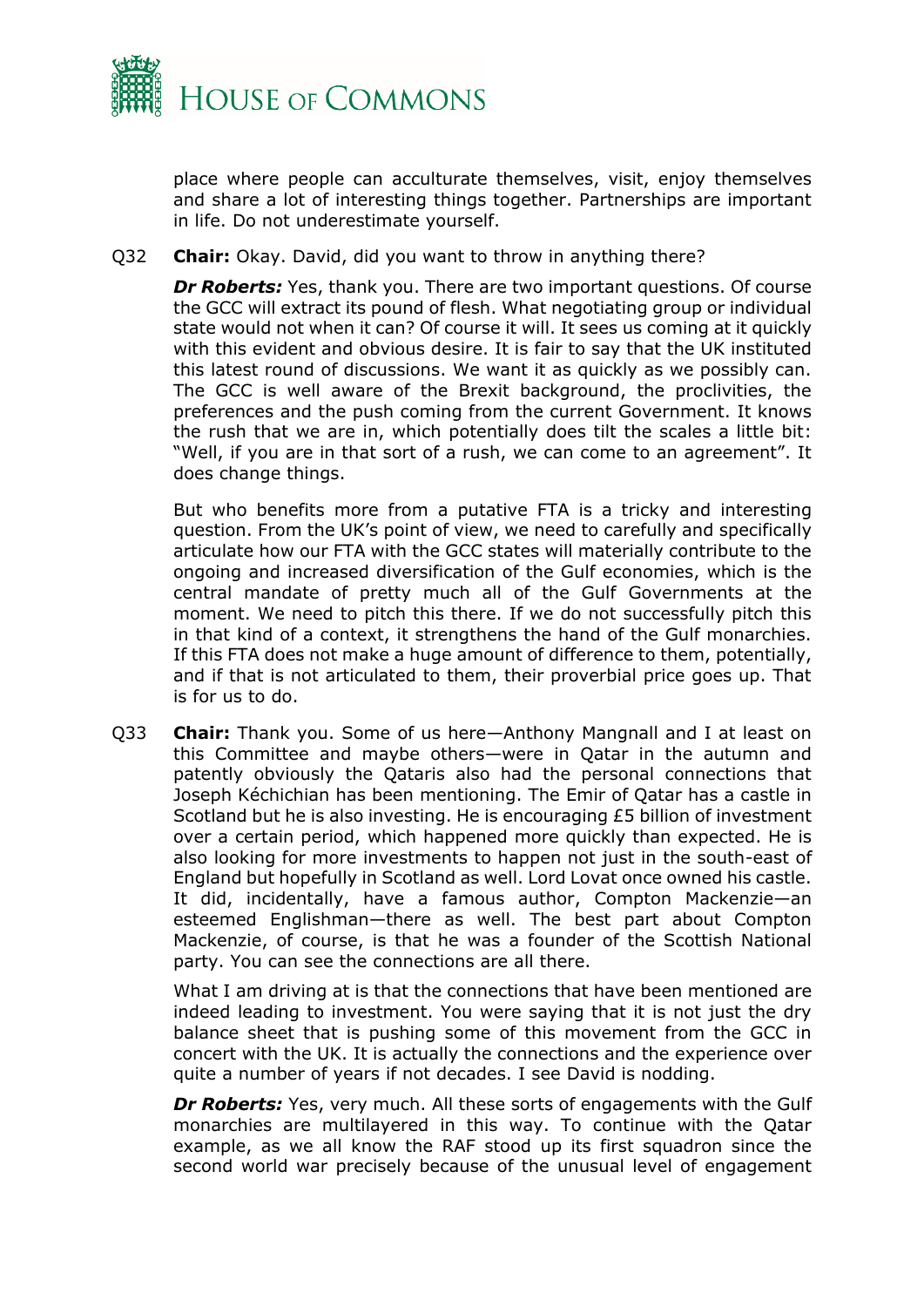

that we have with Qatar. We need to think about—and I am sure the Gulf monarchies on the other side will be thinking about—these unusual ways and the unusual offerings that we can make. We think we are unusual and special in the UK, like every state does. What do we have that we can engage with the monarchies? The RAF squadron is a nice example, at least in the military sphere.

The other almost flippant example that comes to mind—I am trying to claw it from the back of my memory—is that many moons ago in France they established a new law when it came to real estate investing such that Gulf buyers, when they bought in Paris or wherever, would have a much lower tax rate. This is a flippant example of an unusual element to this that might be folded up. I do not mean to push that in any way, shape or form but that leapt to mind. It is finding those interesting elements that we can bring to it.

Q34 **Mick Whitley:** I have a quick question to Bandar. What should the UK Government do to ensure that negotiations with the GCC do not lose momentum?

*Bandar Reda:* Again, speed is the main aspect. A free trade agreement should be a win-win agreement between two parties. Of course, there are certain negotiating points that you could—

**Chair:** Bandar, sorry, come in towards that microphone there, please. Two or three inches seems to make quite a difference. Thank you.

*Bandar Reda:* I was saying speed is one of the main elements to securing good and fast trade agreements. The momentum to them is speed. Yet again, a free trade agreement should be a win-win agreement for both parties. No one should have an upper hand in that agreement.

To come up in conclusion with a strong and fast agreement, from the UK perspective, we could look at the main common points that we agree on and put them in the list. We could establish that agreement based on those agreements with the GCC. Then we could put as an annex in a different downstream agreement certain points and details to be discussed further. To gain the GCC's quick response and interest in having an agreement, we should find both UK and GCC common grounds and agree on them for articles. Then we should look at the differences in different articles or annexes downstream after signing the basic agreement. Thank you.

*Dr Kéchichian:* May I add something to this good question? The Singapore FTA worked so well—and the UK FTA with the GCC could work so well too because of the informal decision-making process. To a certain extent, one should not neglect the fact that some informal decision-making may be required. In other words, not everything should be left to the experts to go into so much detail that it will drag on and on at every level until the end of time. One could do that. A lot of GCC countries' leaders and populations are familiar with and comfortable and at ease with the UK system because of some similarities as well. There is also in the UK an attitude of some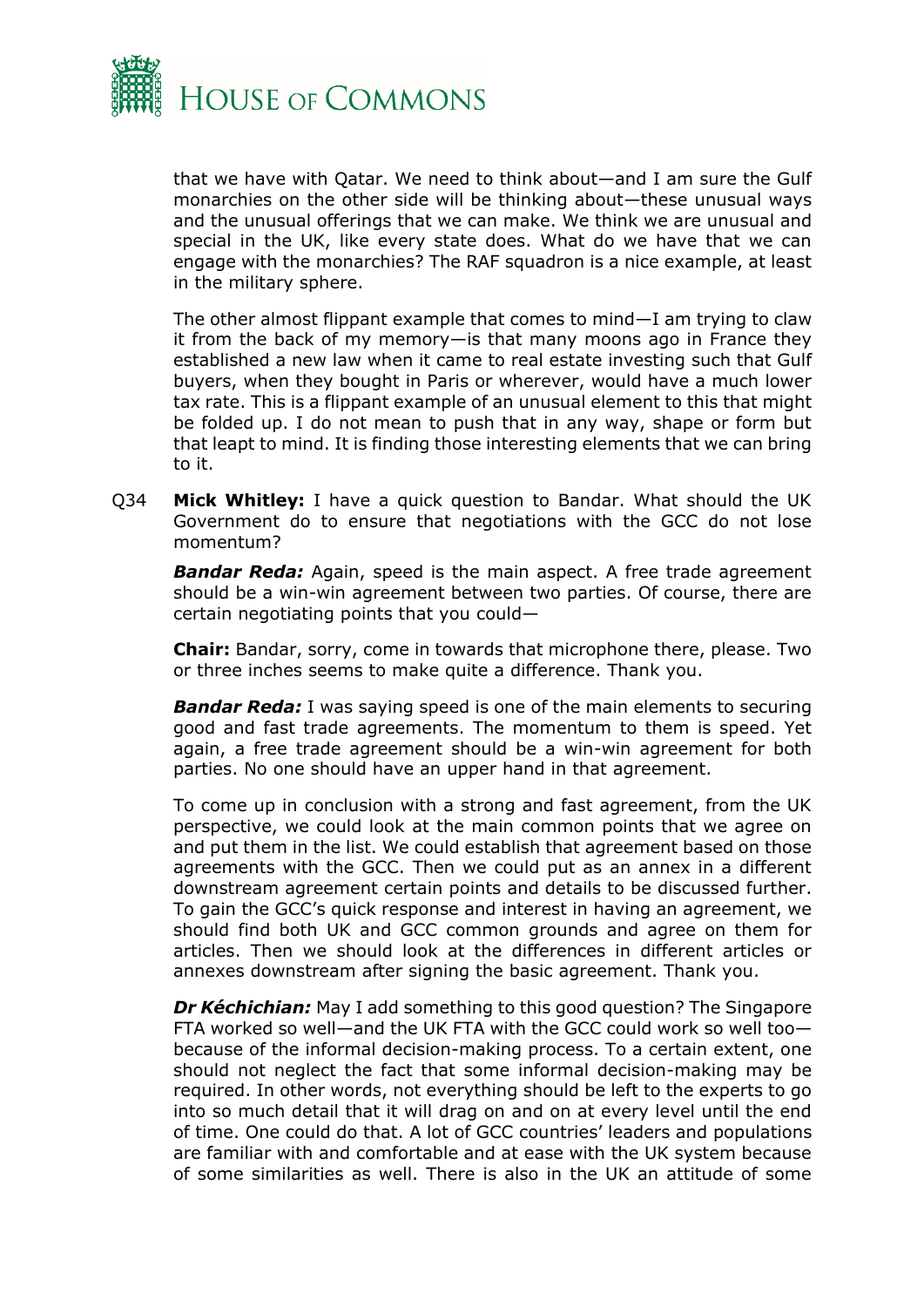

level of informality, consensus building and accepting and paying attention to what the other is saying. Therefore, this is a mutually beneficial agenda.

Q35 **Chair:** Thank you. We are coming towards the end but we are not quite at the end. I have listened to what people have said about a lot of the informal decisions being made and the importance of certain individuals. I mentioned the Emir of Qatar driving levels of investment, from my own personal knowledge at least. I hope that future investment will involve tunnels from Scottish islands. Maybe that is another matter for another day but it is certainly worth flagging at any time.

Which non-governmental organisations and individuals within the GCC should the UK seek to engage with? Is it the monarch level? Is it the ministerial level? Does it vary from state to state? There can be a temptation to see the template in each of the six as similar when it is probably nuanced and different. At what stage would it be most helpful to look out for the non-governmental organisations and individuals for engagement?

*Bandar Reda:* Can I comment on this? When talking about free trade agreements, at this point, from what I saw in the past year of the pace and the groupings that they are having, the GCC committee's chief negotiator is the only person that you need to get in touch with at this point. They are focused, sharp and empowered by all the leaders in the GCC. I have seen it first hand and so that is my take on this point.

Q36 **Chair:** Bandar, the message you are giving there is that the six states have ceded enough autonomy or sovereignty—call it what you want—and have invested trust in the GCC secretariat and that is all that needs to be touched on at the moment and dealt with. Is that what you are saying?

*Bandar Reda:* For sure, 100%.

Q37 **Chair:** Do the other two witnesses agree or maybe caution there is a little extra on the side of that?

*Dr Kéchichian:* One group of individuals that needs attention is the media folks. We often neglect the media in the Gulf states, saying that they are all controlled by Governments and that there is no freedom of the press and so on. Here is an opportunity for negotiators in the UK and GCC to present their cases to the local papers, local media outlets and local television. Every time you get a chance to go out there to present your case, it does not hurt to explain these things to a broader range of people so that they can be brought on board as well.

The NGO is a peculiar concept in the non-western world with which we have to be careful. We are now talking about human rights associations, economic groups, legal groups that may have a beef with one Government or another. But the media is often neglected and the media is not as unfree as a lot of people think, especially when it comes to economic questions and non-political items. Here is an opportunity that UK negotiators can bank on if they want to.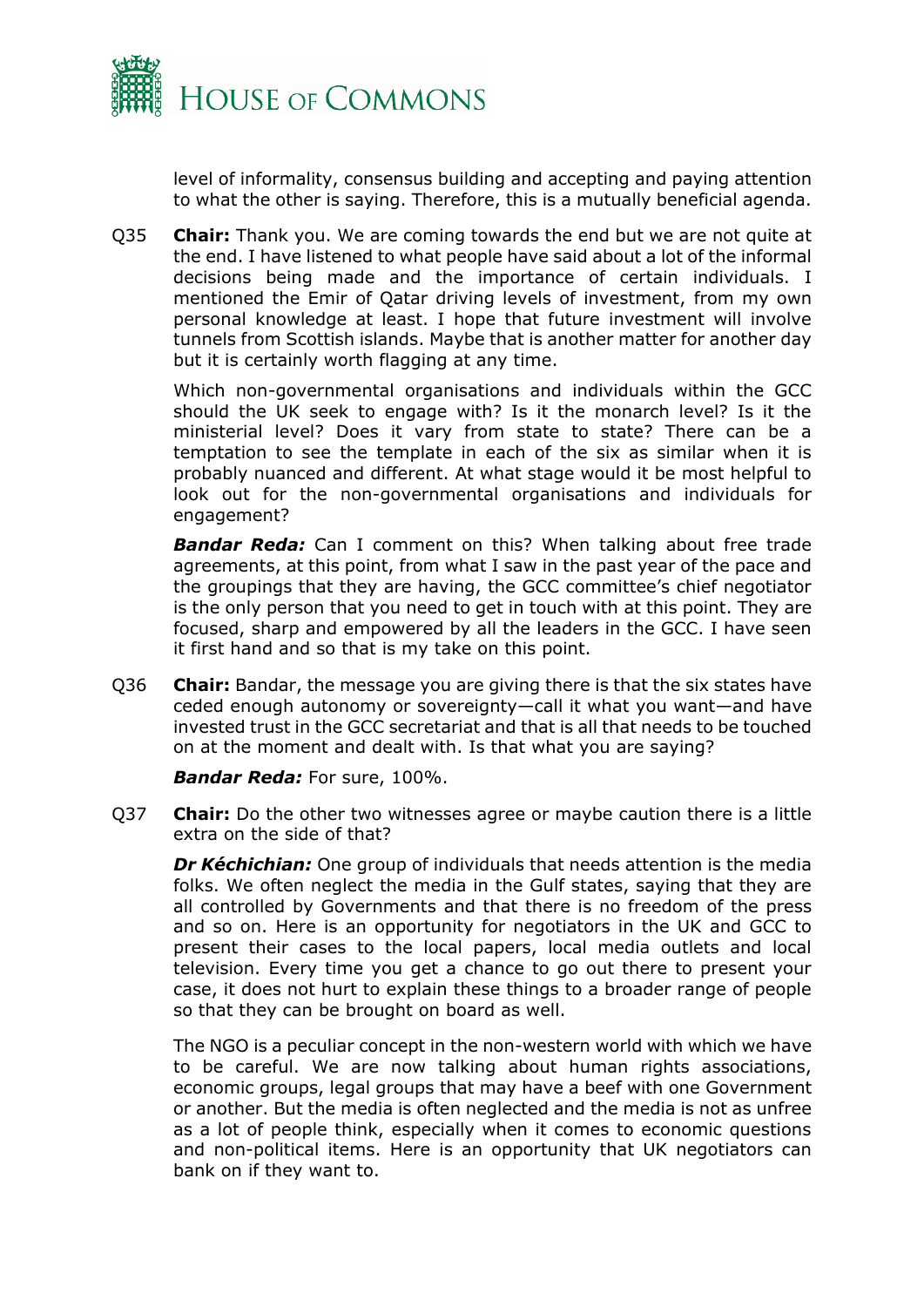

Q38 **Chair:** Thank you. I am mischievously tempted to ask if there is media there that could misrepresent the GCC and cause one of the six countries to leave it, as happened in another trade bloc somewhere else.

The final question I want to ask, unless anybody else wants to come in, is about the what fors? What are the trade gains you can see? Quite often people ask if a tariff fell there or if a non-tariff barrier fell somewhere else, what would be the changing face of trade between the UK and the six GCC states—Bahrain, Kuwait, Oman, Qatar, Saudi Arabia and the UAE—that we might see 10 or 20 years after any trade agreement comes into force? Does anything particularly jump to mind for any of you?

*Bandar Reda:* I can clarify one point for sure. We could see much more foreign investment or GCC investment coming into the UK if terms and conditions are right, for example protecting certain investment interests, investment law and investment clarity in the UK. Definitely we could see the trend from Qatar, Saudi Arabia, the UAE and other Gulf countries investing here in the UK, but in the past two years due to Covid and so many other factors, we can see the trend has been slowing. But if this agreement falls into place and is agreed upon, those types of investments will increase in a big way in the UK.

Q39 **Chair:** What sort of investment? Do you see that being greenfield investment or will it be mergers and acquisitions, which is driving prices up further?

*Bandar Reda:* It will be diverse. I cannot pinpoint one of them, but whatever you mentioned—real estate, greenfield and different types of investment—and in general—

Q40 **Chair:** Some of that is welcome and some of it is not. If you are driving up house prices, people in the UK might say, "That is the sort of investment we do not particularly want".

**Bandar Reda:** I cannot go into details but I could say investment in general. I do not know what the impact will be on these types of investments at that point. It could be positive or negative impacts. We do not know what the impact is at that point.

Q41 **Chair:** That is fair enough. We might have to invest in better microphones. Do either of the other two want to come in on that final point on the changing face of trade between the two entities here?

**Dr Roberts:** If I were an economist, I might give you a more financial answer. If I were a lawyer, I would focus on law. But I am focused on politics and geopolitics, so forgive me if I give you an answer within my wheelhouse. I do not think purely in terms of, "These are the net GDP benefits; these are the specific economic sectors that might be improved or leveraged." I see the FTA as a wider leverage for fundamentally furthering or maybe restructuring the Gulf-UK relationship, like a 2.0 sort of idea. I assume that if the Government wanted to snap up a wideranging, significant deal, this would be a key part of it but this would be part of finding the intricacies, innovations and unusual things, based on